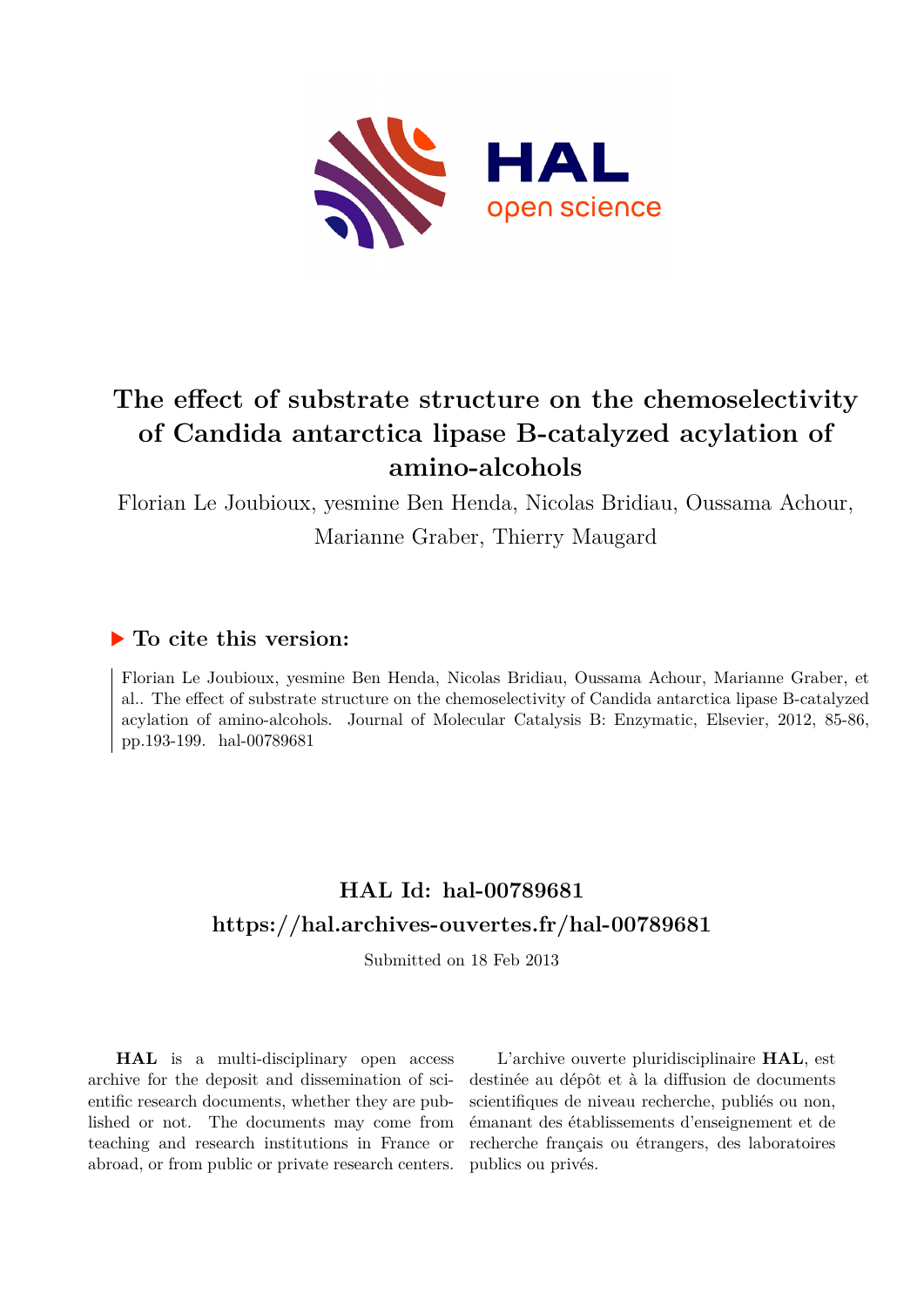| 1                   | The effect of substrate structure on the chemoselectivity of <i>Candida</i>                                          |
|---------------------|----------------------------------------------------------------------------------------------------------------------|
| $\overline{2}$      | <i>antarctica</i> lipase B-catalyzed acylation of amino-alcohols                                                     |
| 3<br>$\overline{4}$ | Florian Le Joubioux, Yesmine Ben Henda, Nicolas Bridiau, Oussama Achour, Marianne<br><b>Graber, Thierry Maugard*</b> |
| 5                   |                                                                                                                      |
| 6                   | UMR 7266 CNRS-ULR, LIENSs, Equipe Approches Moléculaires, Environnement-Santé,                                       |
| $\tau$              | Université de La Rochelle, Avenue Michel Crépeau, 17042 La Rochelle, France.                                         |
| 8                   |                                                                                                                      |
| 9                   |                                                                                                                      |
| 10                  | $^*$ Author for correspondence (Fax: +33 546458277; E-mail: tmaugard@univ-lr.fr)                                     |
| 11                  |                                                                                                                      |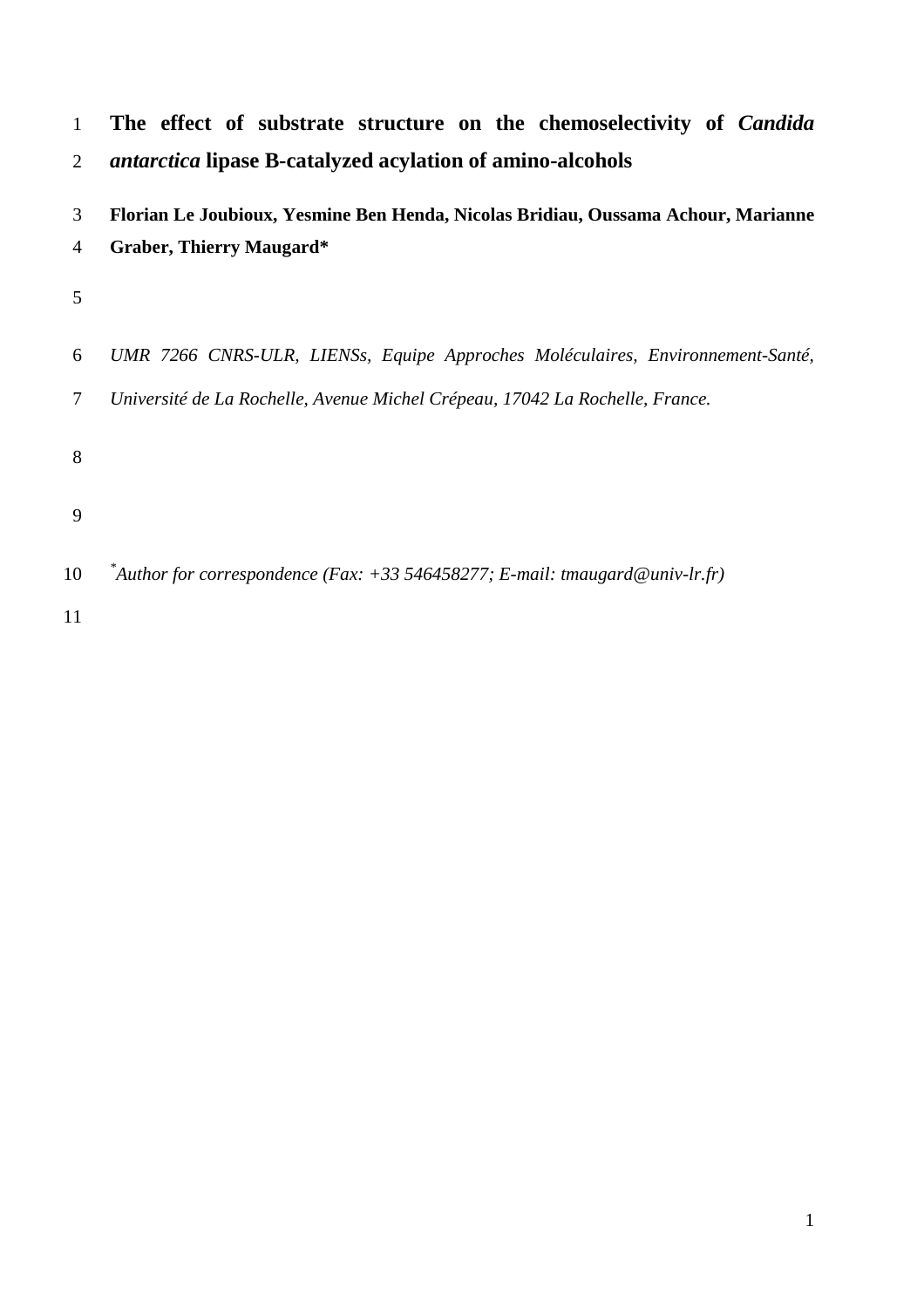#### 12 **Abstract**

13 The selective acylation of multifunctional compounds exhibiting both alcohol and amino 14 groups gives interesting products with many applications in food, cosmetic and 15 pharmaceutical industries, but it is real challenge. The current work describes the different 16 behavior shown by *Candida antarctica* lipase B (Novozym 435) when catalyzing the O-17 acylation and N-acylation of bifunctional acyl acceptors. The acylation of three amino-18 alcohols (alaninol, 4-amino-1-pentanol and 6-amino-1-hexanol) was studied using myristic 19 acid as an acyl donor. To achieve this, a structure-reactivity study was performed in *tert*-amyl 20 alcohol as a solvent, comparing the three amino-alcohols as acyl acceptors and a series of 21 structurally related amines, namely (R)-*sec*-butylamine, 1-methoxy-2-propylamine and 1,2- 22 diaminopropane. These substrates were designed to investigate the effect of the group located 23 in  $\beta$ -position of the amino group on the acyl acceptor: the more nucleophilic the group, the 24 more the apparent maximal velocity ( $V_{\text{max,app}}$ ) of N-acylation increases. Moreover, the crucial 25 role of the carbon chain length between the alcohol and amino groups on the chemoselectivity 26 was also demonstrated. The chemoselectivity for the N-acylation was improved when the 27 carbon chain included two carbons (alaninol) whereas the chemoselectivity for the O-28 acylation was improved when the carbon chain included four carbons or more (4-amino-1- 29 pentanol and 6-amino-1-hexanol).

30 These results provided new insights for the selective synthesis of amides or esters produced 31 from the acylation of bifunctional substrates.

32 **Keywords:** N-acylation; O-acylation; *Candida antarctica* lipase B; Organic solvent; 33 Chemoselectivity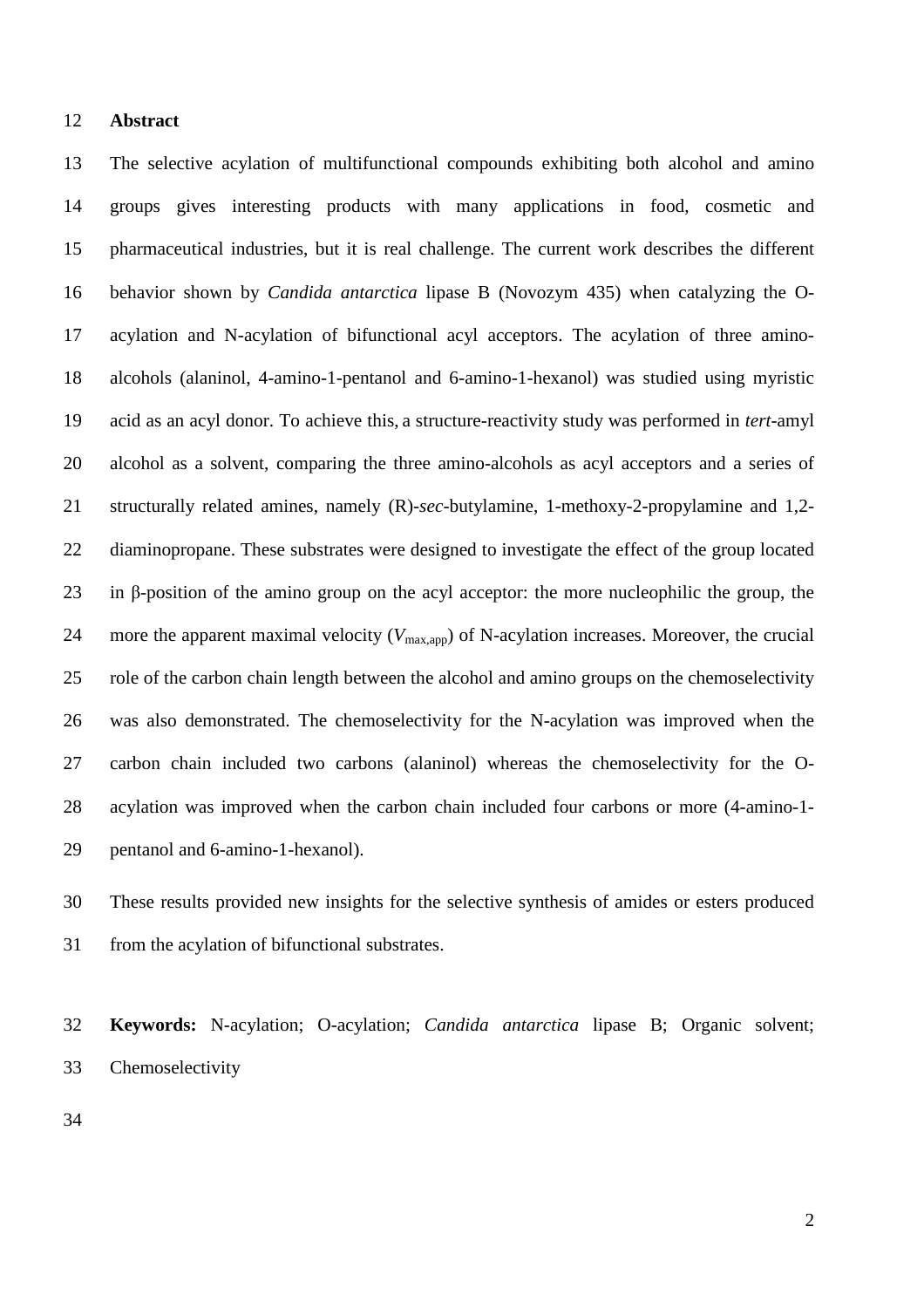#### 35 **1. Introduction**

36 The selective acylation of amino-alcohols have applications in many areas, such as 37 pharmaceutics and cosmetics, through the synthesis of ceramides [1, 2] as potential anti-viral 38 or anti-tumor drugs [3, 4] and anti-oxidant stabilizers [5], or for the environmental, food, and 39 agricultural industries, through the synthesis of glucamide or amino-acid based surfactants [6- 40 8].

41 Chemical acylation of amino-alcohols is well established but the methods used are faced with 42 several limitations. They need fastidious steps of alcohol group protection and deprotection 43 for the control of chemoselectivity and stereoselectivity. The high temperatures often required 44 for chemical synthesis also preclude the use of fragile molecules and may cause coloration of 45 final products. In addition, the coproduction of salts and the use of toxic solvents 46 (dimethylformamide, methanol, …) that must be eliminated at the end of the reaction increase 47 the cost of the processes. The use of biocatalysts can be an interesting alternative, which 48 offers a clean way to perform chemical processes under mild reaction conditions and with a 49 high degree of selectivity. The use of immobilized enzymes in organic media, in particular 50 lipases **(***E.C.* 3.1.1.3) provides several advantages such as shifting of the thermodynamic 51 equilibrium in favor of synthesis over hydrolysis reaction, increasing solubility of non-polar 52 substrates, eliminating side reactions, making easier enzyme recovery and increasing enzyme 53 thermostability. Lipases are the most used enzymes for organic synthesis. They have been 54 used to catalyze O-acylation, transesterification and N-acylation reactions to synthesize 55 various multifunctional derivates related to pharmaceuticals, cosmetics and foods. However, 56 despite the large amount of studies on key enzyme properties in biocatalysis, their 57 chemoselectivity is still not completely understood. It is therefore still necessary to optimize 58 the output of lipase-catalyzed reactions and make efforts to understand lipase 59 chemoselectivity.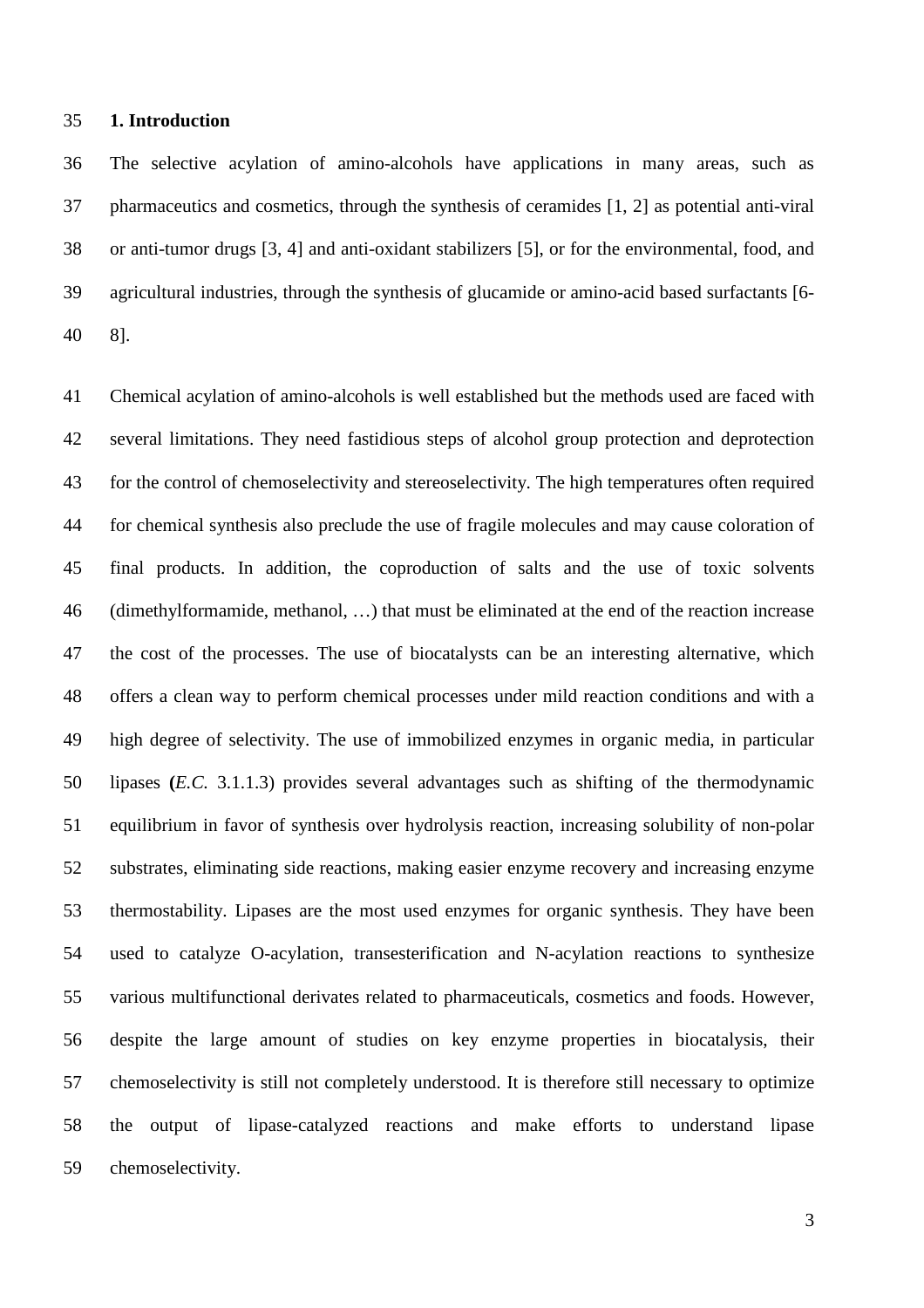60 Despite the attractive properties of lipases in organic solvents, few studies have been devoted 61 to the lipase-catalyzed acylation of bifunctional molecules exhibiting both amino and alcohol 62 groups such as ethanolamine, diethanolamine, 2-amino-1-butanol, 6-amino-1-hexanol, serine 63 and amino-alcohols with variable carbon chain length [9-14]. In such reactions, the lipase was 64 seen to catalyze O-acylation or N-acylation, with a chemoselectivity which is largely 65 dependent on amino-alcohol structure.

66 Among lipases used in organic synthesis, *Candida antarctica* lipase B is well known for its 67 ability to convert alcohols and amines into esters and amides in various organic solvents [8, 68 15] and seems to be the ideal enzyme for the acylation of compounds such as amino-alcohols. 69 In the present work, we thus investigated the *Candida antarctica* lipase B-catalyzed acylation 70 of various amines and amino-alcohols as acyl acceptors, using myristic acid as an acyl donor. 71 The results obtained under a kinetic approach were analyzed by comparing the apparent 72 kinetic parameters  $V_{\text{max,app}}$  and  $K_{\text{m,app}}$  obtained for each acyl acceptor.

#### 73 **2. Materials and Methods**

#### 74 **2.1. Enzyme and chemicals**

Novozym® 75 435 (immobilized *Candida antarctica* lipase B), was kindly provided by 76 Novozymes A/S, Bagsvaerd, Denmark. **(±)-**alaninol **1** (98%), (R)-*sec*-butylamine **3** (99%), 77 ( $\pm$ )-1-methoxy-2-propylamine **5** (95%),  $(\pm)$ -1,2-diaminopropane **7** ( $\geq$ 98%) and 6-amino-1-78 hexanol 11 ( $\geq$ 97%), as well as *tert*-amyl alcohol (99%) were purchased from Sigma-Aldrich 79 (St Louis, USA) while **(±)-**4-amino-1-pentanol **9** was from Santa Cruz Biotechnology (USA). 80 Myristic acid and acetic acid were from Fluka (St Quentin-Fallavier, Switzerland). All 81 chemicals were dried over molecular sieves. Pure water was obtained via a Milli-Q system 82 (Millipore, France). Acetonitrile and methanol were purchased from Carlo ERBA (Val-de-83 Reuil, France).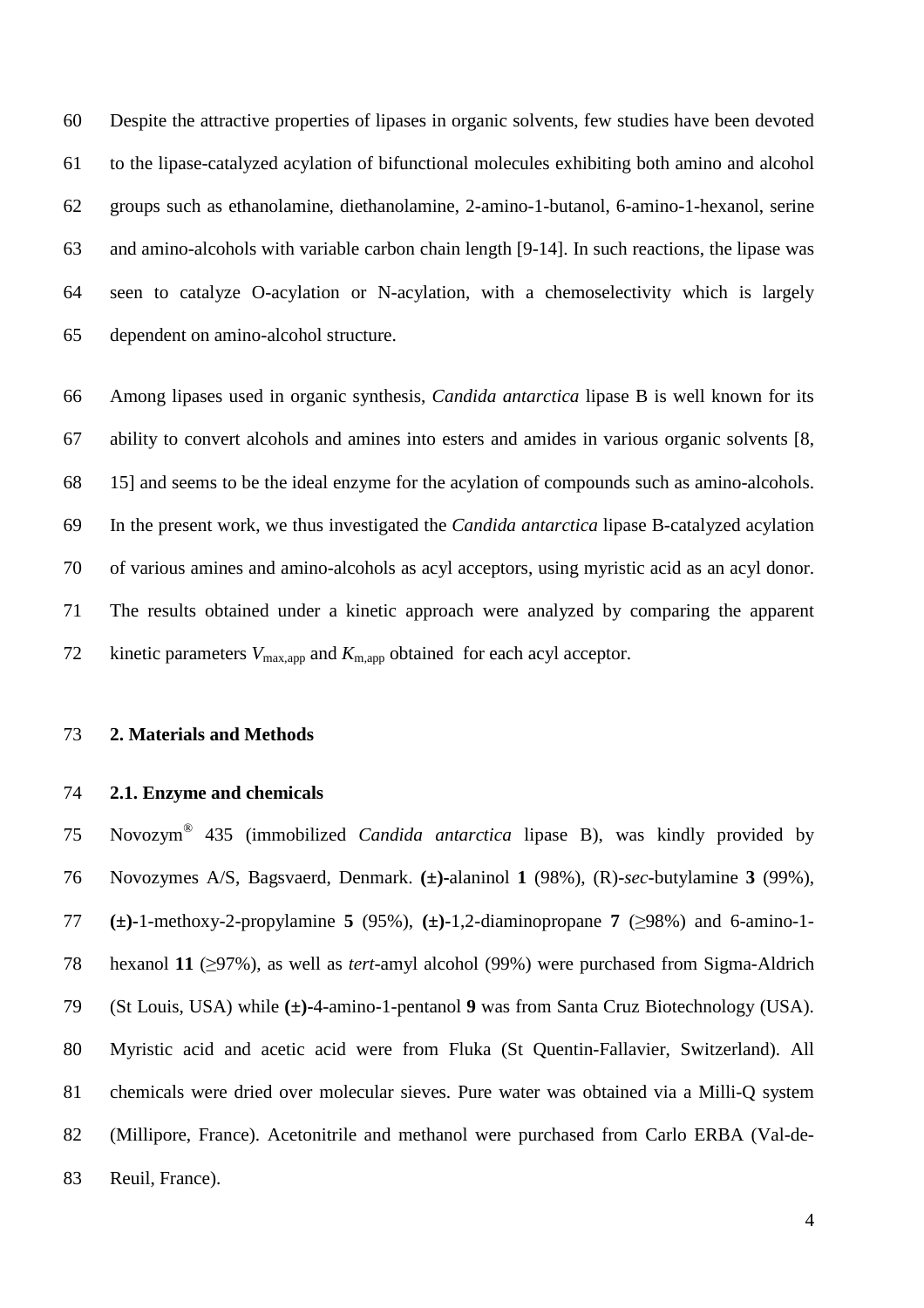#### 84 **2.2. Enzymatic reactions**

85 In all cases, reactions were carried out in *tert*-amyl alcohol at 55°C in screw-caped tubes. 2 ml 86 reaction mixtures containing various amounts of acyl acceptor substrates (25-350 mM) and 87 175 mM of myristic acid as an acyl donor were incubated for 10 minutes prior to addition of 50 g  $I^1$  of *Candida antarctica* lipase B for the acylation of *sec*-butylamine 3 or 5 g  $I^1$  of 89 *Candida antarctica* lipase B for the acylation of another acyl acceptor. 100 µl samples were 90 taken at intervals and centrifuged at 14,000 rpm. The supernatants were then analyzed by LC-91 MS, leading to the determination and quantification of remaining substrates and synthesized 92 products. Initial rate measurements were performed according to a previously established 93 procedure [16]. The initial rates were calculated from the linear relationship of the total 94 concentration of products against reaction time (0-2 h).

#### 95 **2.3. Evaluation of the chemoselectivity**

96 The chemoselectivity of *Candida antarctica* lipase B during the acylation of amino-alcohols 97 was studied by comparing the alcohol group O-acylation and the amino group N-acylation, 98 and then calculated via the apparent catalytic efficiency ratio (Eq. (1)) [17], which was 99 transformed into an apparent maximal velocity ratio (Eq. (2)) owing to the fact that  $K_{\text{m,app}}$ 100 were identical for a given amino-alcohol.

101 
$$
C = (V_{\text{max,app O-acylation}} / K_{\text{m,app}}) / (V_{\text{max,app N-acylation}} / K_{\text{m,app}}) (1)
$$

102  $C = V_{\text{max,app O-acylation}} / V_{\text{max,app N-acylation}}(2)$ 

#### 103 **2.4. HPLC and structural analysis**

104 Structural and quantitative analysis of reaction products were conducted using a LC/MS-ES 105 system from Agilent (1100 LC/MSD Trap mass spectrometer VL) with a C18 Prontosil 120- 106 5-C18-AQ reversed-phase column (250×4 mm, 5 µm; Bischoff Chromatography). Products 107 were detected and quantified by differential refractometry and UV detection at 210 nm. An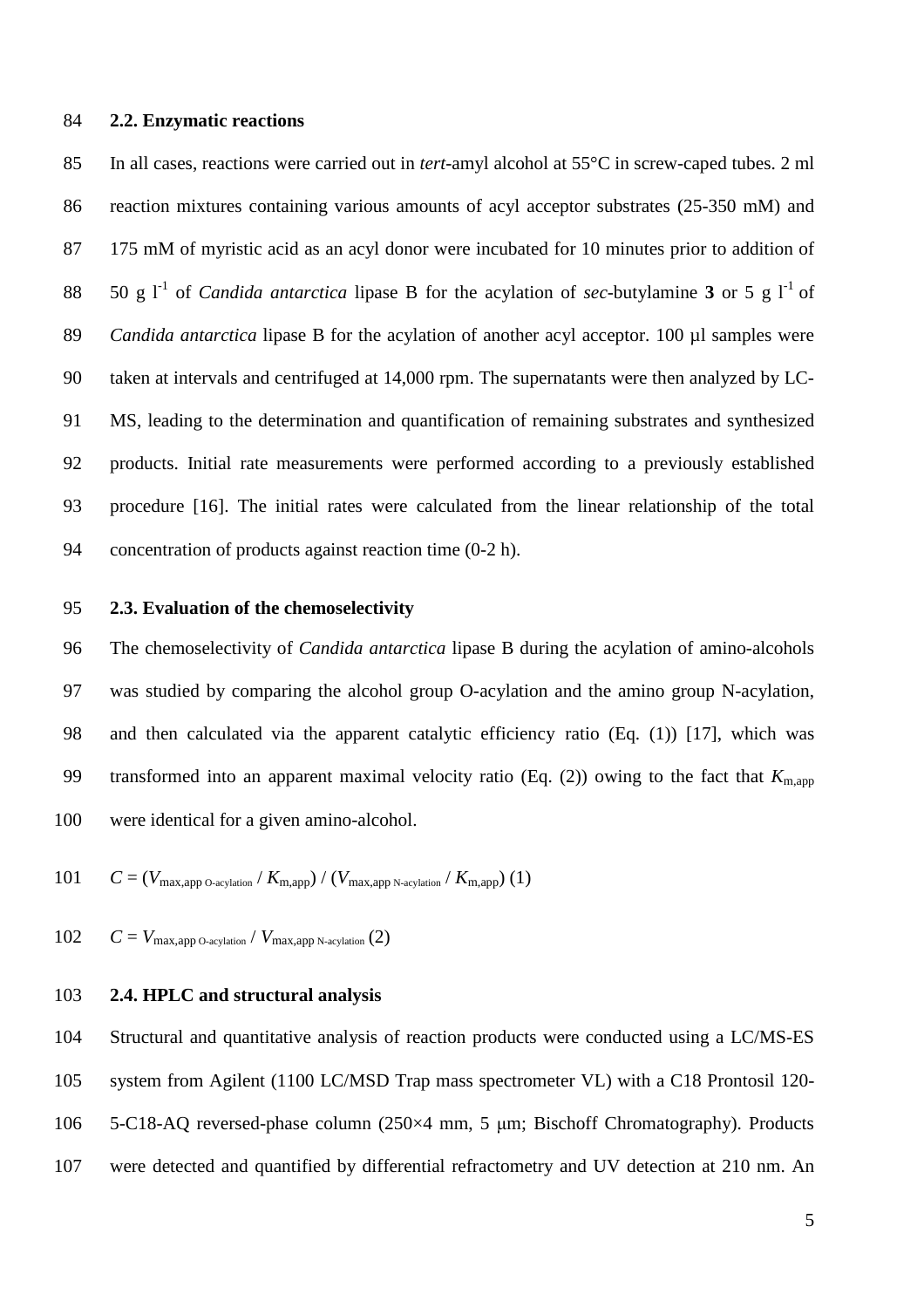108 external calibration was performed with pure myristic acid. Then calibrations for individual 109 acylation products were obtained after mass balance in reaction conditions enabling to obtain 110 only these products with myristic acid as an acyl donor. Low-resolution mass spectral 111 analyses were obtained by electrospray in the positive detection mode. Nitrogen was used as 112 the drying gas at 15 l min<sup>-1</sup> and 350 °C at a nebulizer pressure of 4 bars. The scan range was 113 50–1000 m/z using five averages and 13,000 m/z per second resolution. The capillary voltage 114 was 4000 V. Processing was done offline using HP Chemstation software.

115 Various eluent systems were used depending on the acyl acceptor used. Reaction samples 116 resulting from the acylation of (R)-*sec*-butylamine **3** were eluted with acetonitrile/water/acetic 117 acid (90/10/0.1,  $v/v/v$ ) at room temperature and at a flow rate of 1 ml min<sup>-1</sup>. Reaction samples 118 resulting from the acylation of 1-methoxy-2-propylamine **5** and 1,2-diaminopropane **7** were 119 eluted with methanol/water/acetic acid (95/5/0.1 and 93/7/0.1, v/v/v, respectively) at room 120 temperature and at a flow rate of 1 ml min<sup>-1</sup>. The elution of reaction samples resulting from 121 the acylation of amino-alcohols**1**, **9** and**11**, was carried out at room temperature and at a flow 122 rate of 1 ml min<sup>-1</sup> using a gradient that was derived from two eluent mixtures (Table 1).

123

| 124 | <b>Table 1.</b> Elution gradient for HPLC analysis of reaction samples resulting from the acylation |
|-----|-----------------------------------------------------------------------------------------------------|
|     | 125 of amino-alcohols 1, 9 and 11.                                                                  |

|          | Solvent A:                | Solvent B:           |
|----------|---------------------------|----------------------|
| Time     | acetonitrile/water/acetic | methanol/acetic acid |
| (min)    | acid $(77/23/0.1, v/v/v)$ | (100/0.1, v/v)       |
|          | (% )                      | (%)                  |
| $\theta$ | 100                       | ∩                    |
|          |                           |                      |
| 20       | 100                       | 0                    |
|          |                           |                      |
| 23       |                           | 100                  |
|          |                           |                      |
| 80       | ∩                         | 100                  |
|          |                           |                      |
| 82       | 100                       | 0                    |
|          |                           |                      |
| 90       | 100                       | ∩                    |
|          |                           |                      |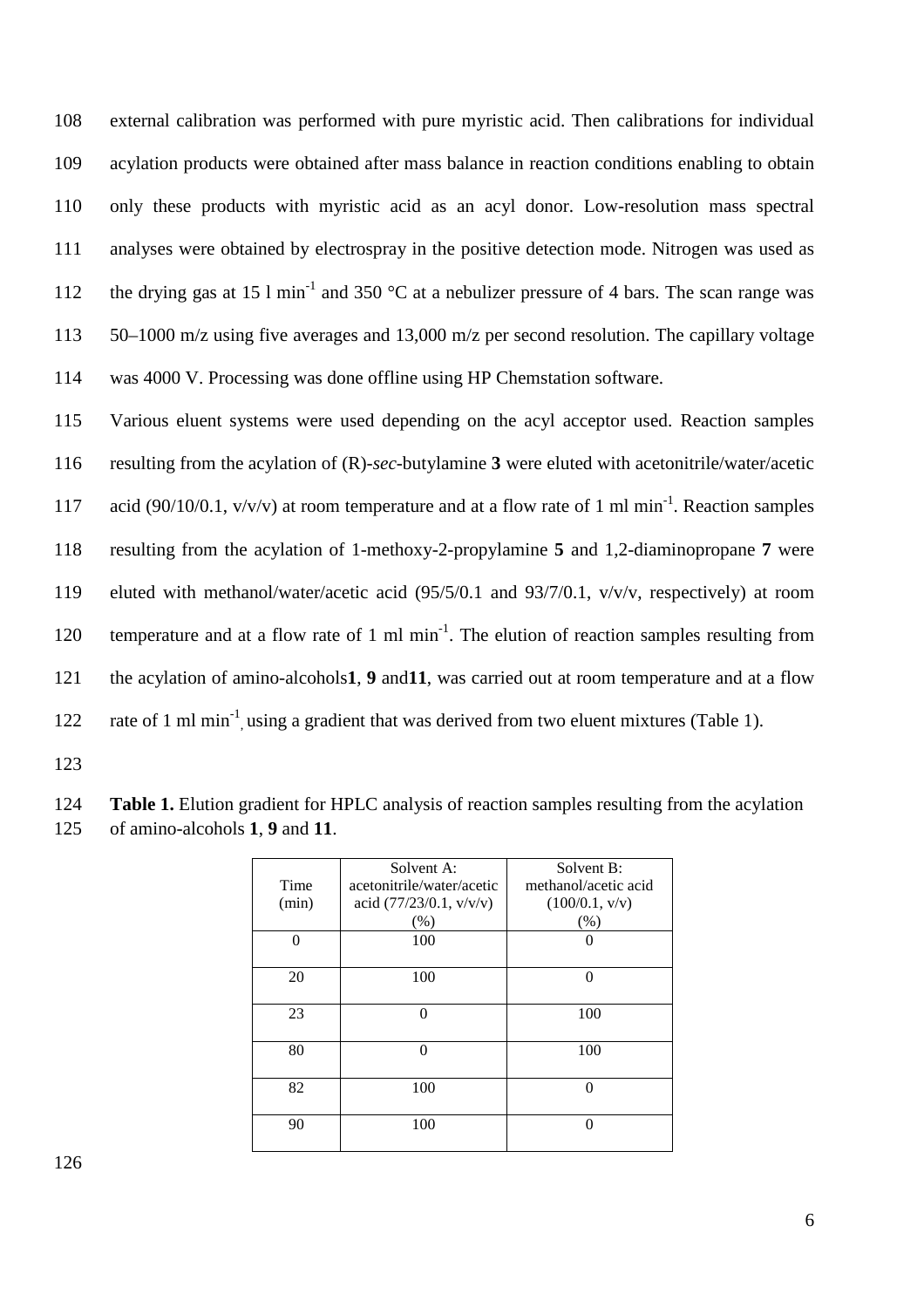127 In order to perform the purification and characterization of acylated products, 20 ml reaction 128 mixtures containing 50 mM of the acyl acceptor and 175 mM of myristic acid in *tert*-amyl 129 alcohol were incubated for 24 h in presence of 15 g  $I<sup>-1</sup>$  of *Candida antarctica* lipase B. 130 Purified products were then characterized by  ${}^{1}H$  NMR and IR via preparative HPLC using a 131 ProntoPrep C18 reversed-phase column (250×20 mm, 10 µm; Bischoff Chromatography) 132 eluted with the gradient given in Table 1, at room temperature and at a flow rate of 5 ml min<sup>-1</sup>. 133 <sup>1</sup>H NMR were recorded on a JEOL-JNM LA400 spectrometer (400 MHz), with 134 tetramethylsilane as an internal reference. Samples were studied as solutions in CDCl3. 135 Infrared (IR) spectra were recorded from 400 to 4000 cm<sup>-1</sup> with a resolution of 4 cm<sup>-1</sup> using a 136 100 ATR spectrometer (Perkin-Elmer, United States).

137 **N-myristyl 2-amino-1-propanol 2a**:  $m/Z$  (LR-ESI<sup>+</sup>)  $C_{17}H_{35}NO_2$  (M + H<sup>+</sup>), found: 138 286.4, calculated for: 286.48. IR *v* <sub>max</sub> (cm<sup>-1</sup>): 3100-3500 (O-H, alcohol and N-H, amide), 139 2800-3000 (CH of myristyl chain), 1638 (C=O, amide), 1543 (N-H, amide). <sup>1</sup>H NMR (400 140 MHz, CDCl<sub>3</sub>, δ ppm): δ 0.88 (t, 3H, *J* = 6.06Hz, -CH<sub>2</sub>-CH<sub>3</sub>), 1.17 (d, 3H, *J* = 6.06Hz, -CH-141 CH<sub>3</sub>), 1.25 (m, 20H, -CH<sub>2</sub>- of myristyl chain), 1.63 (m, 2H, -CH<sub>2</sub>-CH<sub>2</sub>-CO-NH- of myristyl 142 chain), 2.19 (t, 2H, *J=* 6,06Hz, -CH2-CH2-CO-NH- of myristyl chain), 3.04 (s, 1H, -OH), 3.27 143 (dd, 1H, *J=* 5Hz, *J=* 10Hz, –CH-CH2-OH), 3.46 (dd, 1H, *J=* 3.7Hz, *J=* 11Hz, –CH-CH2- 144 OH), 4.07 (m, 1H, -CH-), 5.7 (s, 1H, -NH-).

145 **N,O-dimyristyl 2-amino-1-propanol 2c**:  $m/Z$  (LR-ESI<sup>+</sup>)  $C_{31}H_{62}NO_3 (M + Na<sup>+</sup>)$ , found: 146 518.6, calculated for: 518.85. IR  $v_{\text{max}}$  (cm<sup>-1</sup>): 3301 (N-H, amide), 2800-3000 (CH of myristyl 147 chain), 1737 (C=O, ester), 1643 (C=O, amide), 1542 (N-H, amide). <sup>1</sup>H NMR (400 MHz, 148 CDCl<sub>3</sub>, δ ppm): δ 0.88 (t, 6H, *J* = 7.6Hz, 2x -CH<sub>2</sub>-CH<sub>3</sub>), 1.16 (d, 3H, *J* = 7.6Hz, -CH-CH<sub>3</sub>), 149 1.25 (m, 40H, -CH<sub>2</sub>- of myristyl chain), 1.6 (m, 4H, 2x -CH<sub>2</sub>-CH<sub>2</sub>-CO- of myristyl chain), 150 2.14 (t, 2H, *J*= 7.2Hz, -CH<sub>2</sub>-CH<sub>2</sub>-CO-O- of myristyl chain), 2.32 (t, 2H, *J*= 7.2Hz, -CH<sub>2</sub>-151 CH2-CO-NH- of myristyl chain), 4 (dd, 1H, *J=* 4.4Hz, *J=* 10.7Hz, –CH-CH2-O-), 4.13 (dd,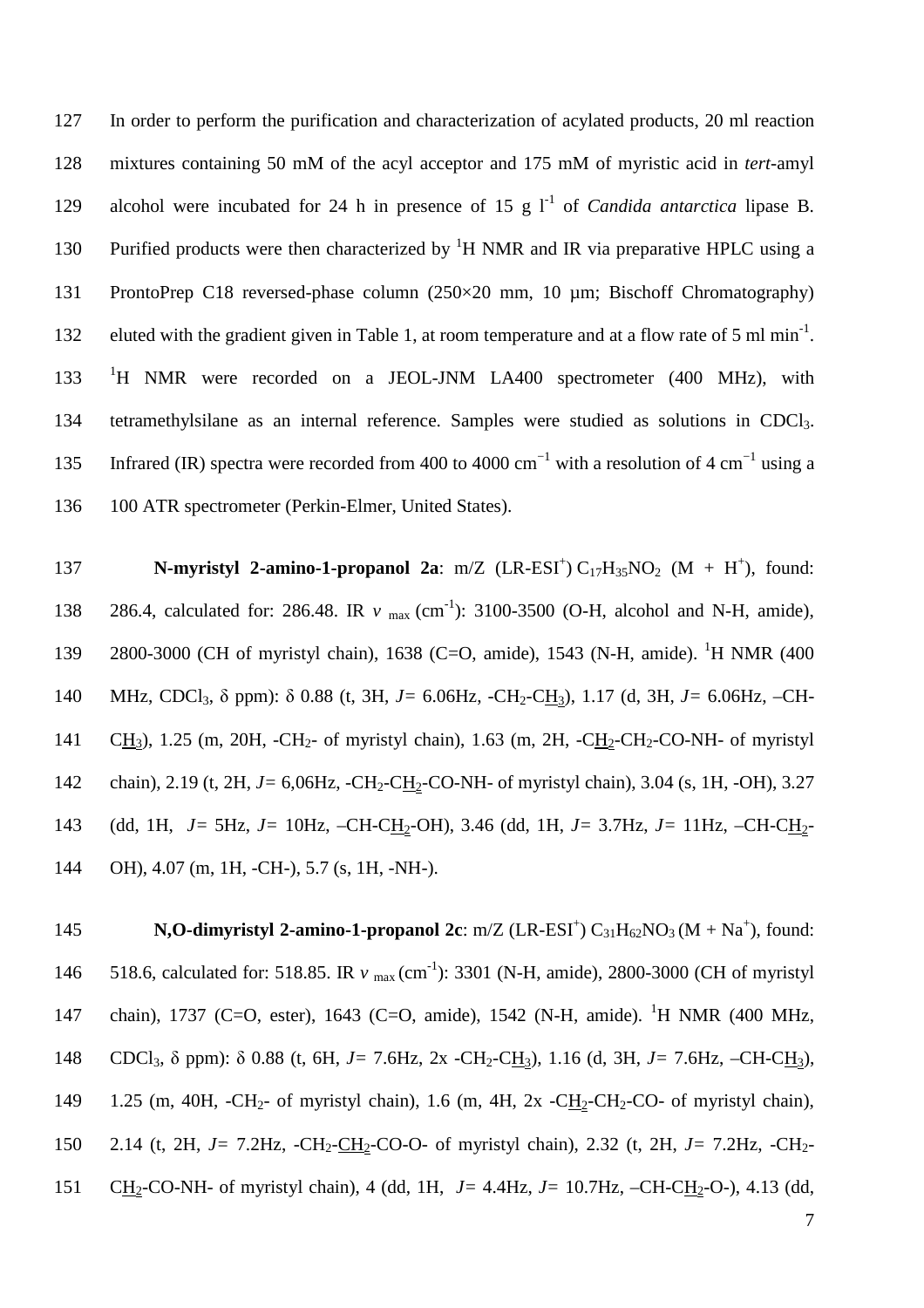152 1H, *J=* 4.9Hz, *J=* 10Hz, –CH-CH2-O-), 4.29 (m, 1H, -CH-), 5.54 (d, 1H, *J=* 7.3Hz, C-NH-153  $CH<sub>2</sub>-$ ).

154 **N-myristyl** *sec***-butylamine 4a:** m/Z  $(LR-ESI^+) C_{18}H_{37}NO (M + H^+)$ , found: 284.2, 155 calculated for: 284.51. <sup>1</sup>H NMR (400 MHz, CDCl<sub>3</sub>,  $\delta$  ppm):  $\delta$  0.89 (m, 6H, 2x -CH<sub>2</sub>-C<u>H<sub>3</sub></u>), 1.1 156 (d, 3H, *J*= 7Hz, –CH-CH<sub>3</sub>), 1.25 (m, 20H, -CH<sub>2</sub>- of myristyl chain), 1.43 (m, 2H, –CH-CH<sub>2</sub>-157 CH<sub>3</sub>), 1.6 (m, 2H, -CH<sub>2</sub>-CH<sub>2</sub>-CO-NH- of myristyl chain), 2.12 (st, 2H, J= 7Hz, -CH<sub>2</sub>-CH<sub>2</sub>-158 CO-NH- of myristyl chain), 3.9 (st, 1H, *J=* 6.8Hz, -CH-), 5.17 (s, 1H, -NH-).

159 **N-myristyl 1-methoxy-2-propylamine 6a:** m/Z (LR-ESI<sup>+</sup>)  $C_{18}H_{37}NO_2$  (M + H<sup>+</sup>), found: 300.3, calculated for: 300.51. IR *v* max (cm<sup>-1</sup>): 3304 (N-H, amide), 2800-3000 (CH of 161 myristyl chain), 1634 (C=O, amide), 1544 (N-H, amide). <sup>1</sup>H NMR (400 MHz, CDCl<sub>3</sub>, δ ppm): 162 0.88 (t, 3H, *J=* 6.79Hz, -CH2-CH3), 1.17 (d, 3H, *J=* 6.17Hz, –CH-CH3), 1.26 (m, 20H, - 163 CH2- of myristyl chain), 1.62 (m, 2H, -CH2-CH2-CO-NH- of myristyl chain), 2.15 (t, 2H, *J=* 164 6.8Hz, -CH<sub>2</sub>-CH<sub>2</sub>-CO-NH- of myristyl chain), 2.19 (t, 1H, *J* = 6.8Hz, -CH-CH<sub>2</sub>-OCH<sub>3</sub>), 3.36 165 (m, 3H, -OCH3), 4.06 (t, 1H, *J=* 6.45Hz, –CH-CH2-OCH3), 4.16 (m, 1H, -CH-), 5.62 (d, 1H, 166 *J=* 5.84Hz, -NH-).

167 **1-N-myristyl 1,2-diaminopropane 8a:** m/Z ( $LR$ - $EST^+$ )  $C_{17}H_{36}N_2O$  ( $M + H^+$ ), found: 168 285.4, calculated for: 285.49. <sup>1</sup>H NMR (400 MHz, CDCl<sub>3</sub>, δ ppm): δ 0.88 (t, 3H, *J* = 6.67Hz, -169 CH2-CH3), 1.22 (d, 3H, *J=* 6.67Hz, –CH-CH3), 1.25 (m, 20H, -CH2- of myristyl chain), 1.61 170 (q, 2H, *J=* 6.67Hz, -CH2-CH2-CO-NH- of myristyl chain), 1.96 (s, 2H, -NH2), 2.19 (t, 2H, *J=* 171 7.3Hz, -CH2-CH2-CO-NH- of myristyl chain), 3.21(st, 1H, *J=* 5.9Hz, -CH-), 3.27 (qd, 1H, 172 *J=* 2.6Hz, *J=* 11.8Hz, –CH-CH2-NH-), 3.46 (qd, 1H, *J=* 3.24Hz, *J=* 13.6Hz, –CH-CH2-NH-), 173 7.22 (t, 1H, *J=* 4.42Hz, -NH-).

174 **N-myristyl 4-amino-1-pentanol 10a:** m/Z  $(LR-ESI^+) C_{19}H_{39}NO_2 (M + H^+)$ , found: 175 314.2 calculated for: 314.53. IR  $v_{\text{max}}$  (cm<sup>-1</sup>): 3200-3500 (O-H, alcohol and N-H, amide),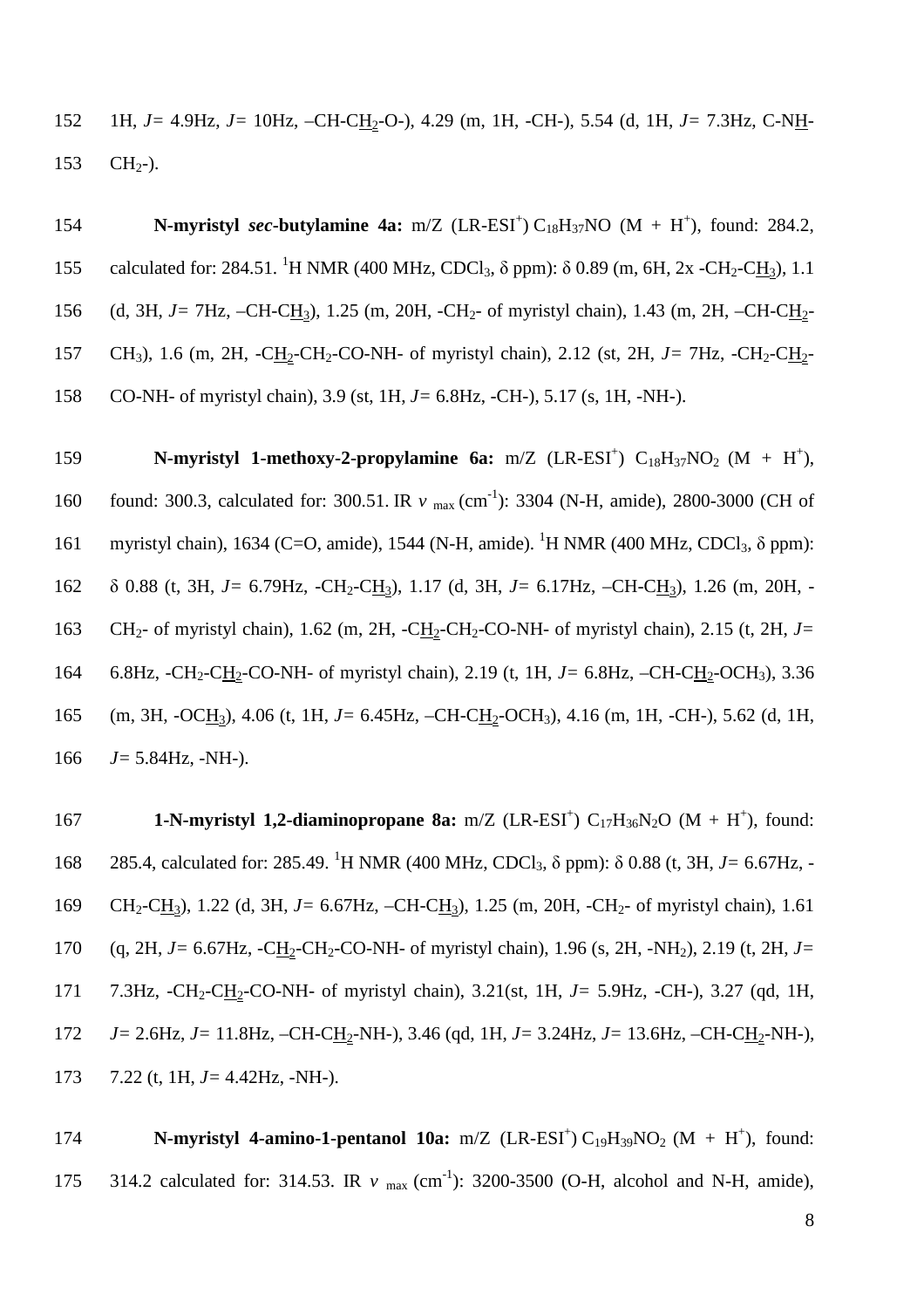176 2800-3000 (CH of myristyl chain), 1639 (C=O, amide), 1545 (N-H, amide). <sup>1</sup>H NMR (400 177 MHz, CDCl<sub>3</sub>, δ ppm): δ 0.88 (t, 3H, *J* = 6.58Hz, -CH<sub>2</sub>-CH<sub>3</sub>), 1.14 (d, 3H, *J* = 6.23Hz, -CH-178 CH<sub>3</sub>), 1.25 (m, 20H, -CH<sub>2</sub>- of myristyl chain), 1.53 (m, 4H, -CH-CH<sub>2</sub>-CH<sub>2</sub>-CH<sub>2</sub>-OH), 1.63 179 (m, 2H, -CH<sub>2</sub>-CH<sub>2</sub>-CO-NH- of myristyl chain), 2.14 (t, 2H, *J*= 7.27Hz, -CH<sub>2</sub>-CH<sub>2</sub>-CO-NH-180 of myristyl chain), 2.94 (s, 1H, -OH), 3.67 (m, 2H, –CH2-CH2-OH), 4.06 (m, 1H, -CH-), 5.28 181 (s, 1H, -NH-).

182 **O-myristyl 4-amino-1-pentanol 10a:** m/Z  $(LR-ESI^+) C_{19}H_{39}NO_2 (M + H^+)$ , found: 183 314.2 calculated for: 314.53. IR *v* <sub>max</sub> (cm<sup>-1</sup>): 3291 (N-H, amine), 2800-3000 (CH of myristyl 184 chain), 1736 (C=O, ester), 1557 (N-H, amine). <sup>1</sup>H NMR (400 MHz, CDCl<sub>3</sub>,  $\delta$  ppm):  $\delta$  0.88 (t, 185 3H, *J=* 6.99Hz, -CH2-CH3), 1.14 (d, 3H, *J=* 8Hz, –CH-CH3), 1.25 (m, 20H, -CH2- of myristyl 186 chain), 1.52 (m, 4H, -CH-CH<sub>2</sub>-CH<sub>2</sub>-CH<sub>2</sub>-O-), 1.62 (m, 2H, -CH<sub>2</sub>-CH<sub>2</sub>-CO-O- of myristyl 187 chain), 2.22 (t, 1H, *J*= 7.16Hz, -CH<sub>2</sub>-CH<sub>2</sub>-CO-O- of myristyl chain), 2.29 (t, 1H, *J*= 7.5Hz, -188 CH<sub>2</sub>-CH<sub>2</sub>-CO-O- of myristyl chain), 3.43 (m, 1H, –CH<sub>2</sub>-CH<sub>2</sub>-O-), 3.69 (m, 1H, –CH<sub>2</sub>-CH<sub>2</sub>-O-189 ), 4.1 (m, 1H, -CH-).

190 **N,O-dimyristyl 4-amino-1-pentanol 10c:** m/Z  $(LR-ESI^+) C_{33}H_{66}NO_3 (M + Na^+),$ 191 found: 546.2 calculated for: 546.9. IR  $v_{\text{max}}$  (cm<sup>-1</sup>): 3304 (N-H, amide), 2800-3000 (CH of 192 myristyl chain), 1732 (C=O, ester), 1640 (C=O, amide), 1546 (N-H, amide). <sup>1</sup>H NMR (400 193 MHz, CDCl<sub>3</sub>, δ ppm): δ 0.88 (t, 6H, *J* = 7.43Hz, 2x -CH<sub>2</sub>-C<u>H</u><sub>3</sub>), 1.14 (d, 3H, *J* = 6.83Hz, -CH-194 CH<sub>3</sub>), 1.25 (m, 40H, -CH<sub>2</sub>- of myristyl chain), 1.53 (m, 4H, -CH-CH<sub>2</sub>-CH<sub>2</sub>-CH<sub>2</sub>-O-C), 1.6 195 (m, 4H, 2x -CH<sub>2</sub>-CH<sub>2</sub>-CO- of myristyl chain), 2.14 (t, 4H, J= 7.08Hz, -CH<sub>2</sub>-CH<sub>2</sub>-CO- of 196 myristyl chain), 3.68 (m, 2H, –CH2-CH2-O-C), 4.07 (m, 1H, -CH-), 5.27 (d, 1H, *J=* 6.86Hz, - 197 NH-).

198 **N-myristyl aminohexanol 12a:** m/Z (LR-ESI<sup>+</sup>) C<sub>20</sub>H<sub>41</sub>NO<sub>2</sub> (M + H<sup>+</sup>), found: 329.5 199 calculated for: 328.56. IR *v* max (cm<sup>-1</sup>): 3385 (O-H, alcohol), 3314 (N-H, amide), 2800-3000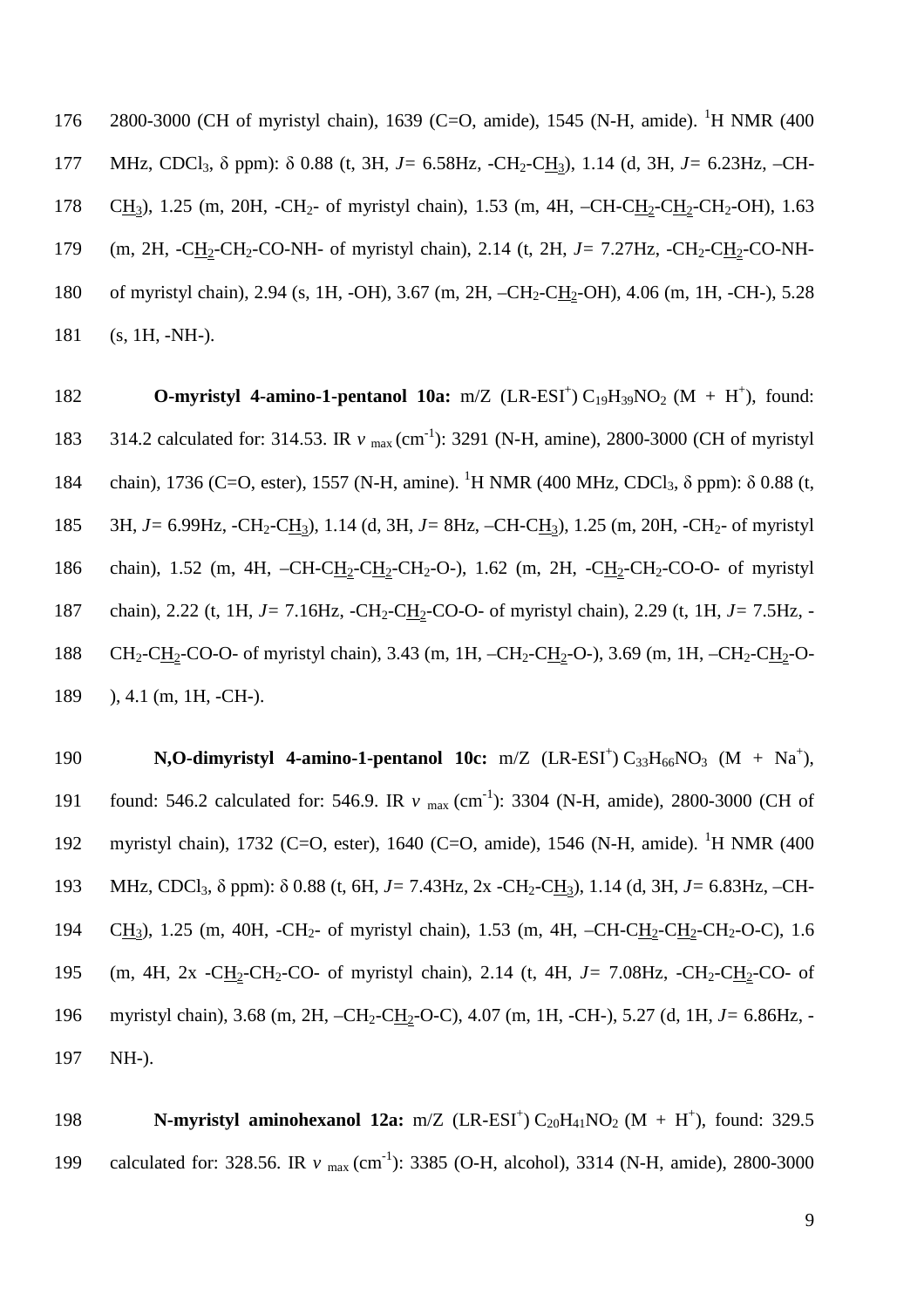200 (CH of myristyl chain), 1634 (C=O, amide), 1534 (N-H, amide). <sup>1</sup>H NMR (400 MHz, CDCl<sub>3</sub>, 201  $\delta$  ppm):  $\delta$  0.88 (t, 3H, *J*= 7.5Hz, -CH<sub>2</sub>-CH<sub>3</sub>), 1.25 (m, 20H, -CH<sub>2</sub>- of myristyl chain), 1.51 (m, 202 2H, -CH<sub>2</sub>-CH<sub>2</sub>-CO-O- of myristyl chain), 1.59 (m, 4H, -CH<sub>2</sub>-CH<sub>2</sub>-CH<sub>2</sub>-CH<sub>2</sub>-CH<sub>2</sub>-OH), 2.26 (t, 2H, 203 *J=* 7.65Hz, -CH2-CH2-CO-OH of myristyl chain), 2.72 (s, 1H, -OH), 3.25 (t, 2H, *J=* 7.07Hz, 204 – CH<sub>2</sub>-CH<sub>2</sub>-OH), 3.63 (t, 2H, *J*=7.29Hz, –CH<sub>2</sub>-CH<sub>2</sub>-NH-CO-CH<sub>2</sub>), 5.41 (s, 1H, -NH-).

205 **O-myristyl aminohexanol 12b:** m/Z  $(LR-ESI^+) C_{20}H_{41}NO_2 (M + H^+)$ , found: 329.5 206 calculated for: 328.56. IR  $v_{\text{max}}$  (cm<sup>-1</sup>): 3400 (N-H, amine), 2800-3000 (CH of myristyl chain), 207 1736 (C=O, ester), 1544 (N-H, amine). <sup>1</sup>H NMR (400 MHz, CDCl<sub>3</sub>, δ ppm): δ 0.88 (t, 3H, *J*= 208 7.28Hz, -CH<sub>2</sub>-CH<sub>3</sub>), 1.25 (m, 20H, -CH<sub>2</sub>- of myristyl chain), 1.55 (m, 2H, -CH<sub>2</sub>-CH<sub>2</sub>-CO-O-209 of myristyl chain), 1.62 (m, 4H, –CH2-CH2-CH2-CH2-NH2), 2.28 (t, 2H, *J=* 7.65Hz, -CH2- 210 CH<sub>2</sub>-CO-O- of myristyl chain), 2.81 (s, 2H, -NH<sub>2</sub>), 3.64 (t, 2H, *J* = 6.47Hz, -CH<sub>2</sub>-CH<sub>2</sub>-NH<sub>2</sub>), 211  $4.04$  (t, 2H,  $J=6.47\text{Hz}$ ,  $-\text{CH}_2\text{-CH}_2\text{-O-CO-CH}_2$ ).

212 **N,O-dimyristyl aminohexanol 12c:** m/Z (LR-ESI<sup>+</sup>)  $C_{34}H_{67}NO_3$  (M + Na<sup>+</sup>), found: 213 560.7, calculated for: 560.93. IR *v* max (cm<sup>-1</sup>): 3298 (N-H, amide), 2800-3000 (CH of myristyl 214 chain), 1726 (C=O, ester), 1635 (C=O, amide), 1547 (N-H, amide). <sup>1</sup>H NMR (400 MHz, 215 CDCl<sub>3</sub>, δ ppm): δ 0.88 (t, 6H, *J* = 6.48Hz, 2x -CH<sub>2</sub>-CH<sub>3</sub>), 1.25 (m, 40H, -CH<sub>2</sub>- of myristyl 216 chain), 1.5 (m, 4H,  $-CH_2-CH_2-CO$  of myristyl chain), 1.6 (m, 4H,  $-CH_2-CH_2-CH_2-CH_2-CO$ ), 217 2.15 (t, 2H, *J* = 7.8Hz, -CH<sub>2</sub>-CH<sub>2</sub>-CO-NH-), 2.29 (t, 2H, *J* = 7.8Hz, -CH<sub>2</sub>-CH<sub>2</sub>-CO-NH-), 3.24 218 (q, 2H, *J*= 6.5Hz, –CH<sub>2</sub>-CH<sub>2</sub>-NH-), 4.06 (t, 2H, *J*= 5.9Hz, –CH<sub>2</sub>-CH<sub>2</sub>-O-CO-CH<sub>2</sub>), 5.4 (s, 219 1H, -NH-).

#### 220 **2.5. Analysis of the ionization state of substrates**

221 The ionization state of myristic acid in *tert*-amyl alcohol was investigated using infrared 222 spectroscopy analysis. Infrared (IR) spectra of samples containing 175 mM myristic acid and from 0 to 250 mM alaninol were recorded from 1500 to 1800 cm<sup>-1</sup> with a resolution of 4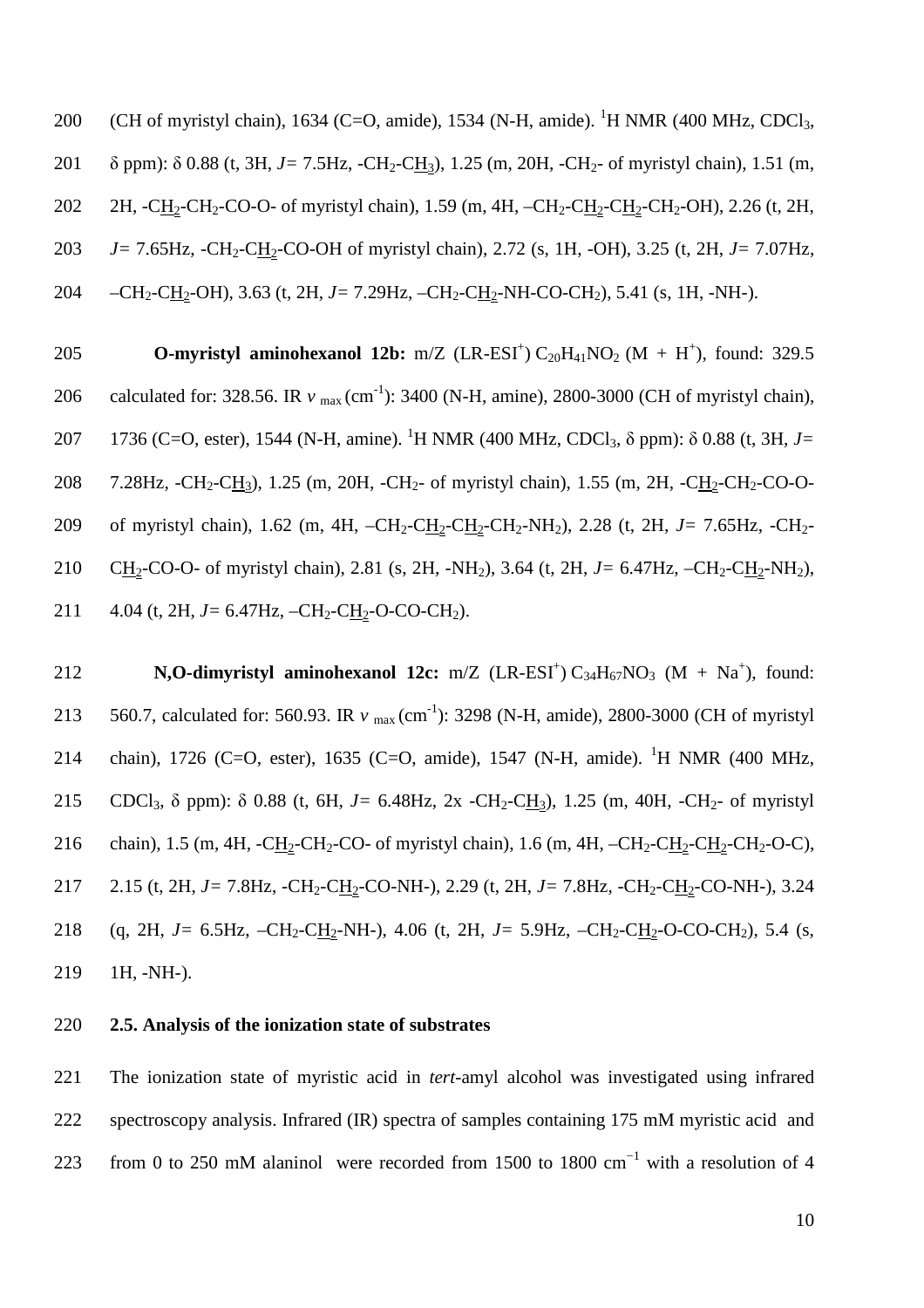224 cm<sup>-1</sup> using a 100 ATR spectrometer (Perkin-Elmer, United States). Before the interpretation 225 of data, a treatment (base line correction, smoothing and normalization min–max) was applied 226 to spectra.

#### 227 **3. Results and discussion**

228 In order to explore the chemoselectivity of the enzyme, kinetic studies were investigated for 229 the acylation of several acyl acceptors including various amines, methoxyamine and amino-230 alcohols (Table 2), catalyzed by *Candida antarctica* lipase B using myristic acid (175 mM) 231 as an acyl donor and *tert*-amyl alcohol as solvent. From the LC-MS analysis, the decrease in 232 myristic acid concentration was always seen to be concomitant with the synthesis of acylated 233 products. The purification and the structural elucidation by mass spectroscopy, IR and NMR 234 analyses led to identify the structure of the acylated products described in Table 2. In absence 235 of enzyme, no product was detected within 2 days.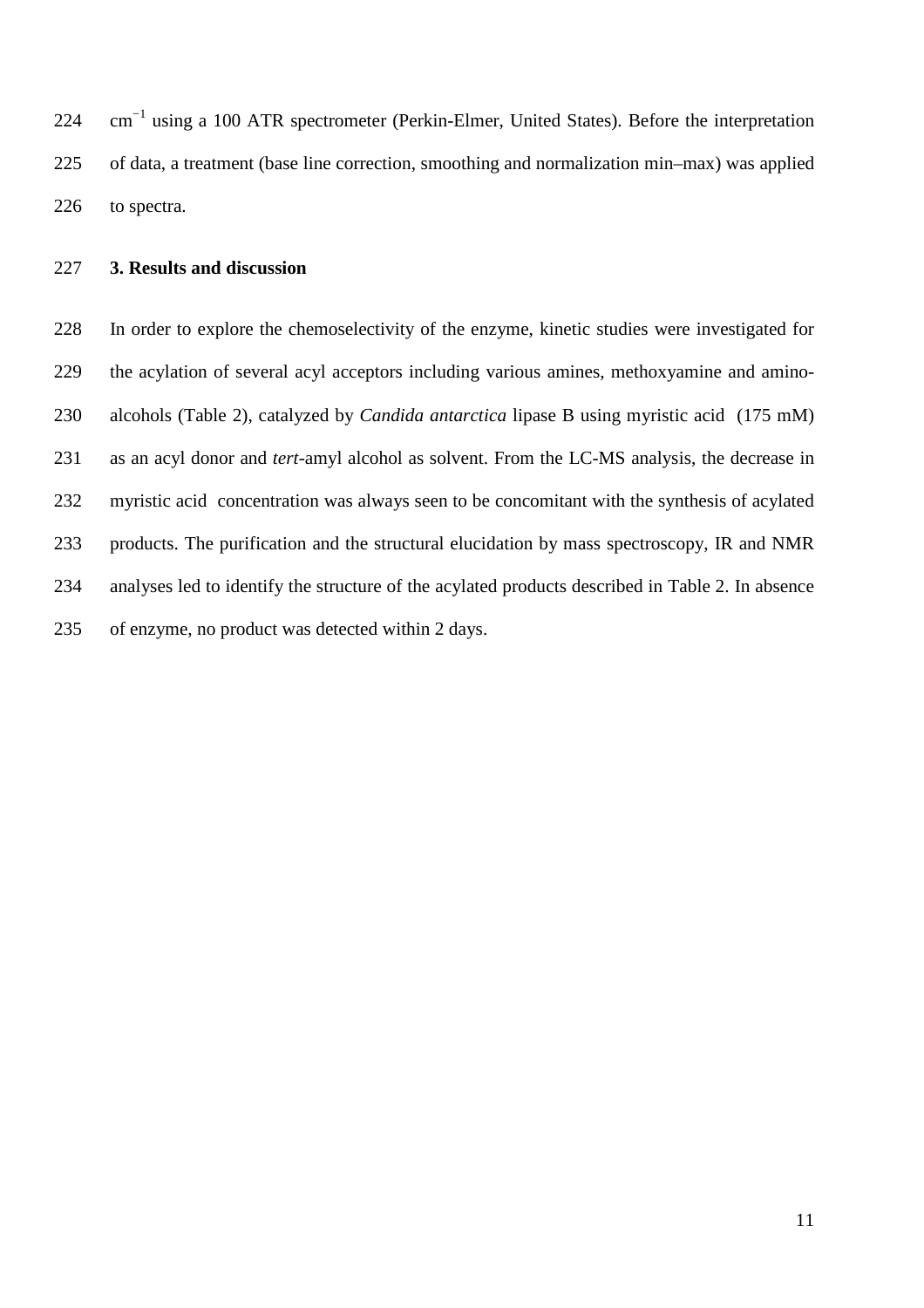236<br>237 Table 2. Structure of substrates and products resulting from the acylation of various acyl 238 acceptors catalysed by *Candida antarctica* lipase B using myristic acid as an acyl donor in 239 *tert*-amyl alcohol.

|                | <b>Products</b>                                                                    |                                                                                               |                                                                                               |                                                                                                                                                               |  |  |
|----------------|------------------------------------------------------------------------------------|-----------------------------------------------------------------------------------------------|-----------------------------------------------------------------------------------------------|---------------------------------------------------------------------------------------------------------------------------------------------------------------|--|--|
| <b>Entry</b>   | Acyl acceptor                                                                      | Amide                                                                                         | <b>Ester</b>                                                                                  | Amido-ester                                                                                                                                                   |  |  |
| $\mathbf{1}$   | NH <sub>2</sub><br>OH<br>$(\pm)$ -alaninol $(1)$                                   | O<br>$(CH2)12CH3$<br>HN<br>OH<br>N-myristyl<br>2-amino-1-propanol (2a)                        |                                                                                               | O<br>$(CH_2)_{12}CH_3$<br><b>HN</b><br>$10(CH_2)_{12}CH_3$<br>N,O-dimyristyl<br>2-amino-1-propanol $(2c)$                                                     |  |  |
| $\overline{2}$ | NH <sub>2</sub><br>$(R)$ -sec-<br>butylamine (3)                                   | $(CH2)12CH3$<br>HN<br>N-myristyl<br>sec-butylamine (4a)                                       |                                                                                               |                                                                                                                                                               |  |  |
| 3              | NH <sub>2</sub><br>OCH <sub>3</sub><br>$(\pm)$ -1-methoxy-<br>2-propylamine<br>(5) | O<br>$(CH2)12CH3$<br>HN<br>OCH <sub>3</sub><br>N-myristyl<br>1-méthoxy-2-<br>propylamine (6a) |                                                                                               |                                                                                                                                                               |  |  |
| $\overline{4}$ | NH <sub>2</sub><br>NH <sub>2</sub><br>$(\pm)$ -1,2-diamino<br>propane (7)          | NH <sub>2</sub><br><b>NH</b><br>$(CH_2)_{12}CH_3$<br>1-N-myristyl<br>1,2-diaminopropane (8a)  |                                                                                               |                                                                                                                                                               |  |  |
| $\sqrt{5}$     | NH <sub>2</sub><br>OH<br>$(\pm)$ -4-amino-1-<br>pentanol (9)                       | $C(H_2)_{12}CH_3$<br>HN <sub>3</sub><br>,OH<br>N-myristyl<br>4-amino-1-pentanol (10a)         | NH <sub>2</sub><br>$O \qquad (CH2)12CH3$<br>ll<br>O<br>O-myristyl<br>4-amino-1-pentanol (10b) | O<br>HN<br>$(CH_2)_{12}CH_3$<br>$\mathcal{O}$<br>$\mathcal{L}$ (CH <sub>2</sub> ) <sub>12</sub> CH <sub>3</sub><br>N,O-dimyristyl<br>4-amino-1-pentanol (10c) |  |  |
| $\sqrt{6}$     | OН<br>$H_2N$<br>6-amino-1-<br>hexanol $(11)$                                       | HO<br>N-myristyl<br>aminohexanol (12a)                                                        | $(CH_2)_{12}CH_3$<br>$H_2N$<br>$\frac{11}{5}$<br>O-myristyl<br>aminohexanol (12b)             | $\text{(CH}_2)_{12}CH_3$<br>$CH_3CH_2$ <sub>12</sub> HN<br>N,O-dimyristyl<br>aminohexanol (12c)                                                               |  |  |

240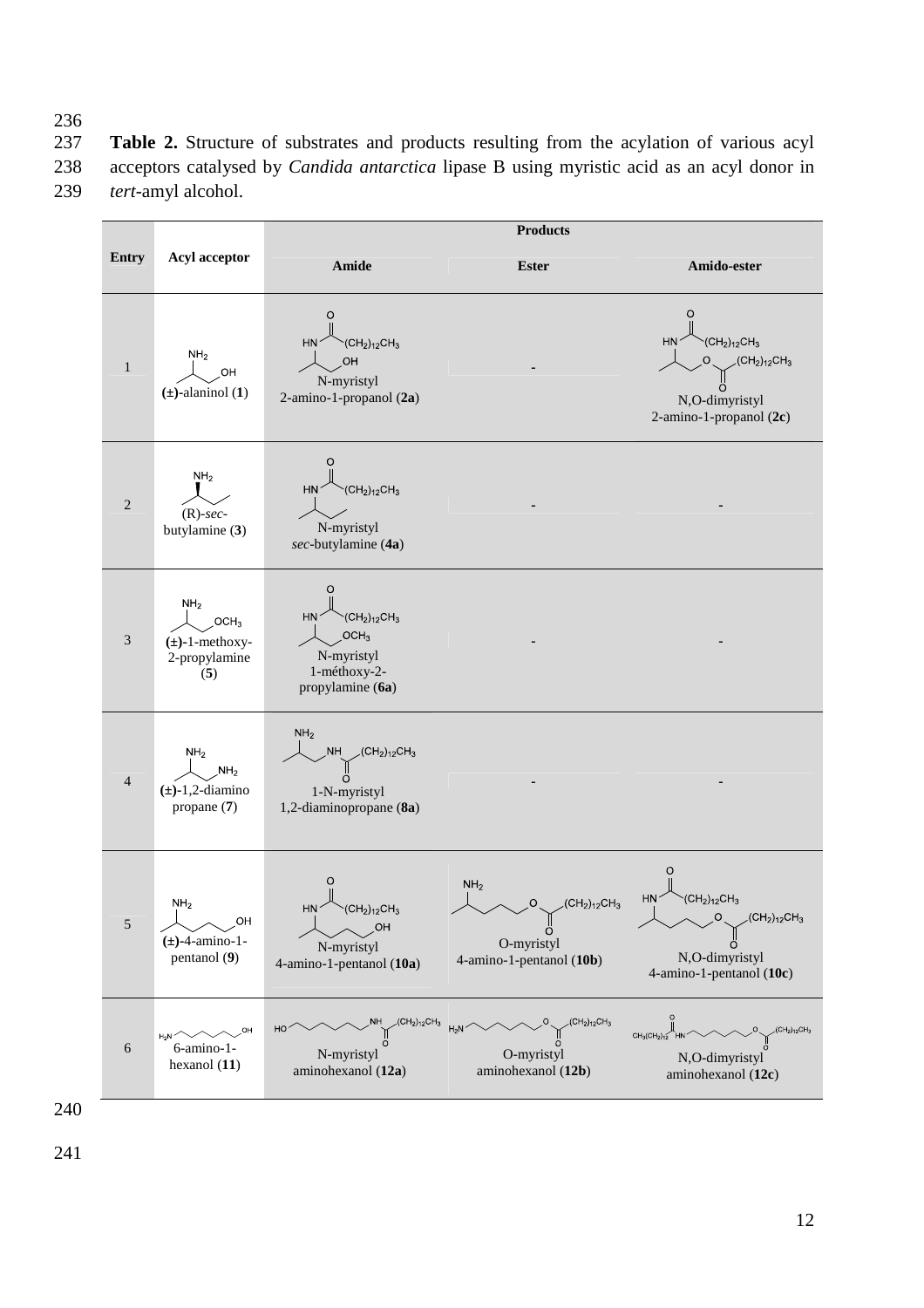242 The acylation of alaninol (amino-alcohol **1**, Table 2, entry 1) was chosen as the model 243 reaction to study the kinetic behaviour of *Candida antarctica* lipase B when catalyzing the 244 acylation of amino-alcohols. To achieve this, we determined the apparent kinetic parameters 245 of the amide and ester synthesis from myristic acid and alaninol. As no mono-O-acylation 246 product was detected under our experimental conditions, systematic analysis of the rates of 247 myristic acid conversion and alaninol N-acylation were conducted, by varying alaninol 248 concentration. This analysis revealed Lineweaver-Burk reciprocal plots presentedon Fig. 1. 249 The intercepts of the y-axis and the x-axis gave the values of  $V_{\text{max,app}}$  and  $K_{\text{m,app}}$ . The  $V_{\text{max,app}}$ 250 were found to be 4.9 mmol  $h^{-1}g^{-1}$  for myristic acid conversion and 4.3 mmol  $h^{-1}g^{-1}$  for 251 alaninol N-acylation. The *V*max,app of O-acylation of the N-acylated product **2a** was extremely 252 low (0.3 mmol  $h^{-1}g^{-1}$ ), which explained the similarities observed between the reciprocal rate 253 values of myristic acid conversion and alaninol N-acylation. The  $K_{\text{m,app}}$  value of alaninol was 254 found to be 182 mM.



255

256 **Fig. 1:** Reciprocal initial rates of myristic acid conversion  $\odot$  and alaninol N-acylation  $\odot$ 257 versus reciprocal alaninol concentrations. Reactions were carried out at 55°C using a fixed concentration of myristic acid (175 mM) and 5 g  $l^{-1}$  of *Candida antarctica* lipase B in 2 ml of 259 *tert*-amyl alcohol. The data represent the averages of triplicate runs whose standard deviations 260 were always lower than 15%.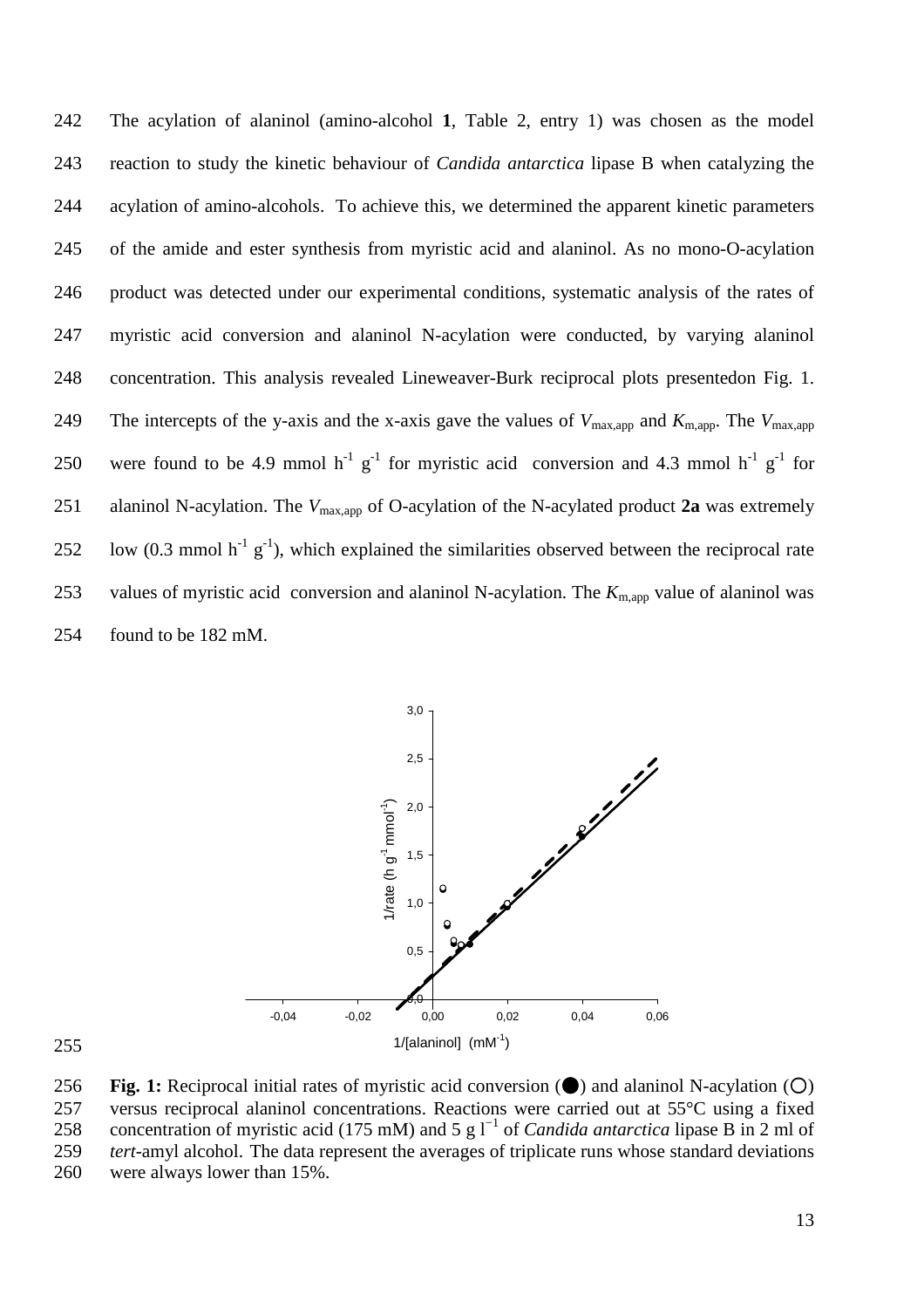261

262 For high concentrations of amino-alcohol (superior to 100 mM), a decrease in initial rates was 263 observed. This phenomenon was most likely due to an inhibitor effect similar to an excess 264 substrate inhibition probably due to an interaction between myristic acid and the amino group 265 of alaninol. Indeed, the presence of an amino substrate and a fatty acid in an organic solvent 266 generally leads to the formation of an ion-pair complex between both substrates, depending 267 on the acido-basic conditions of the medium [16, 18, 19]. This salt complex makes the ion 268 forms of both substrates non reactive  $(NH_3^+$  amine form and  $COO^-$  fatty acid form) and 269 therefore leads to the overestimation of the substrate concentrations that are really available 270 for the enzyme in the reaction medium. This ion-pair complex was already described by 271 Maugard et al. [16] as a limiting factor of the lipase-catalyzed acylation under conditions 272 where it was less soluble than free substrates. To ascertain this hypothesis, the composition of 273 the medium, especially the carbonyl species, was analyzed by infrared spectroscopy at the 274 start of the reaction, for four concentrations of alaninol within the range 50-250 mM (Fig. 2). 275 When only myristic acid was solubilized in *tert*-amyl alcohol, only one carbonyl band was 276 observed at 1710 cm<sup>-1</sup>, corresponding to the acid form. When the concentration of alaninol 277 was increased, the carbonyl acid band disappeared in favor of a band at  $1562 \text{ cm}^{-1}$ 278 corresponding to a carboxylate ion. This additional band demonstrated the formation of an 279 ion-pair complex between myristic acid and alaninol when using an alaninol concentration 280 superior or equal to 100 mM.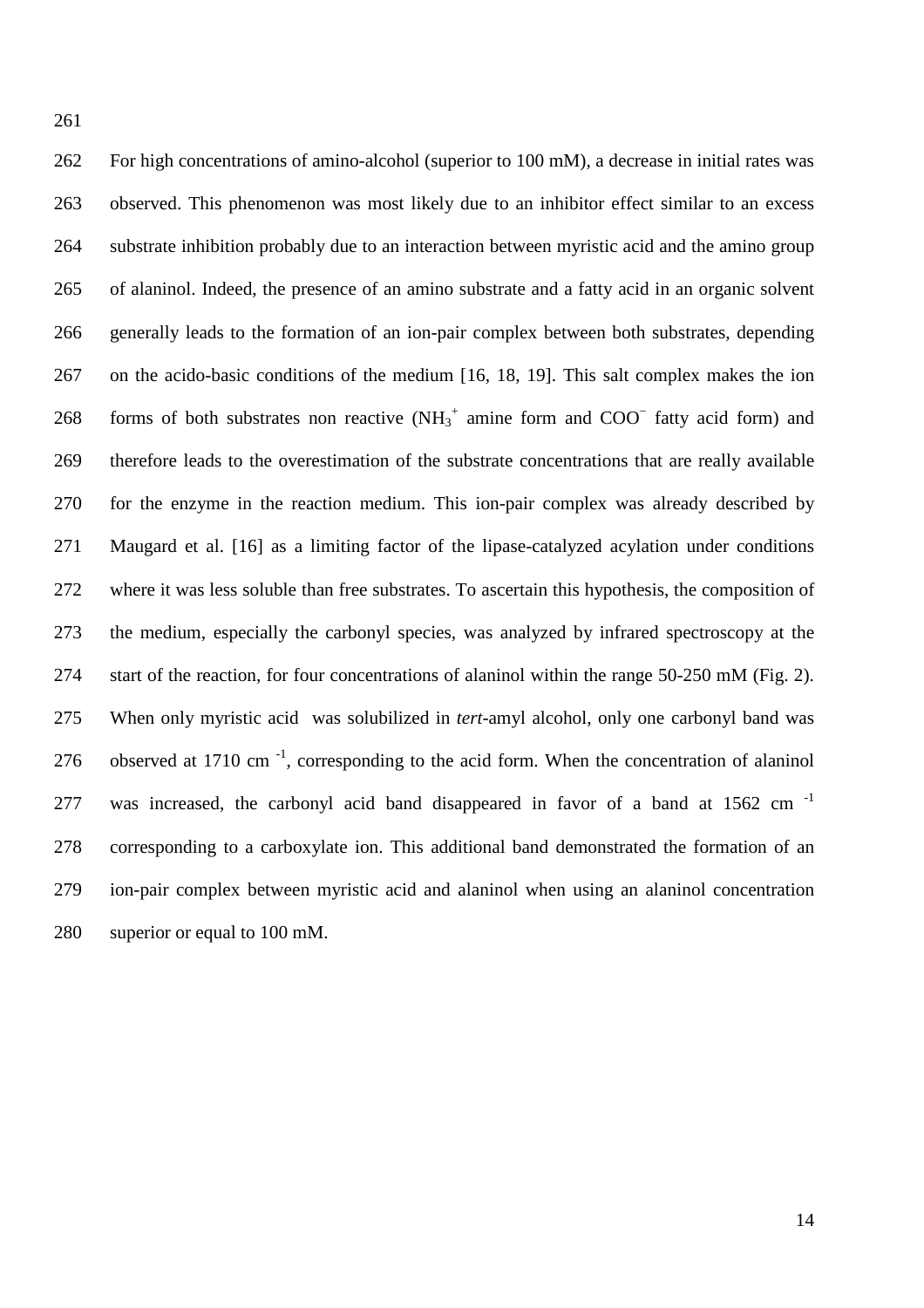

282 **Fig. 2**: IR analysis of mixtures containing 175 mM of myristic acid and various 283 concentrations of alaninol in *tert*-amyl alcohol. 284

285 The kinetic studies resulting from the acylation of other acyl acceptors (Table 2) were 286 determined using the same method as the one used above for the acylation of alaninol. In all 287 kinetic profiles, a decrease in initial rates was observed for high concentrations of amino 288 substrates, most probably due to the formation of an ion-pair complex between substrates 289 similar to the complex described above in case of alaninol acylation. The apparent kinetic 290 parameters *K*m,app and *V*max,app resulting from the acylation of all acyl acceptors were 291 determined and are given on Table 3.

292

293

294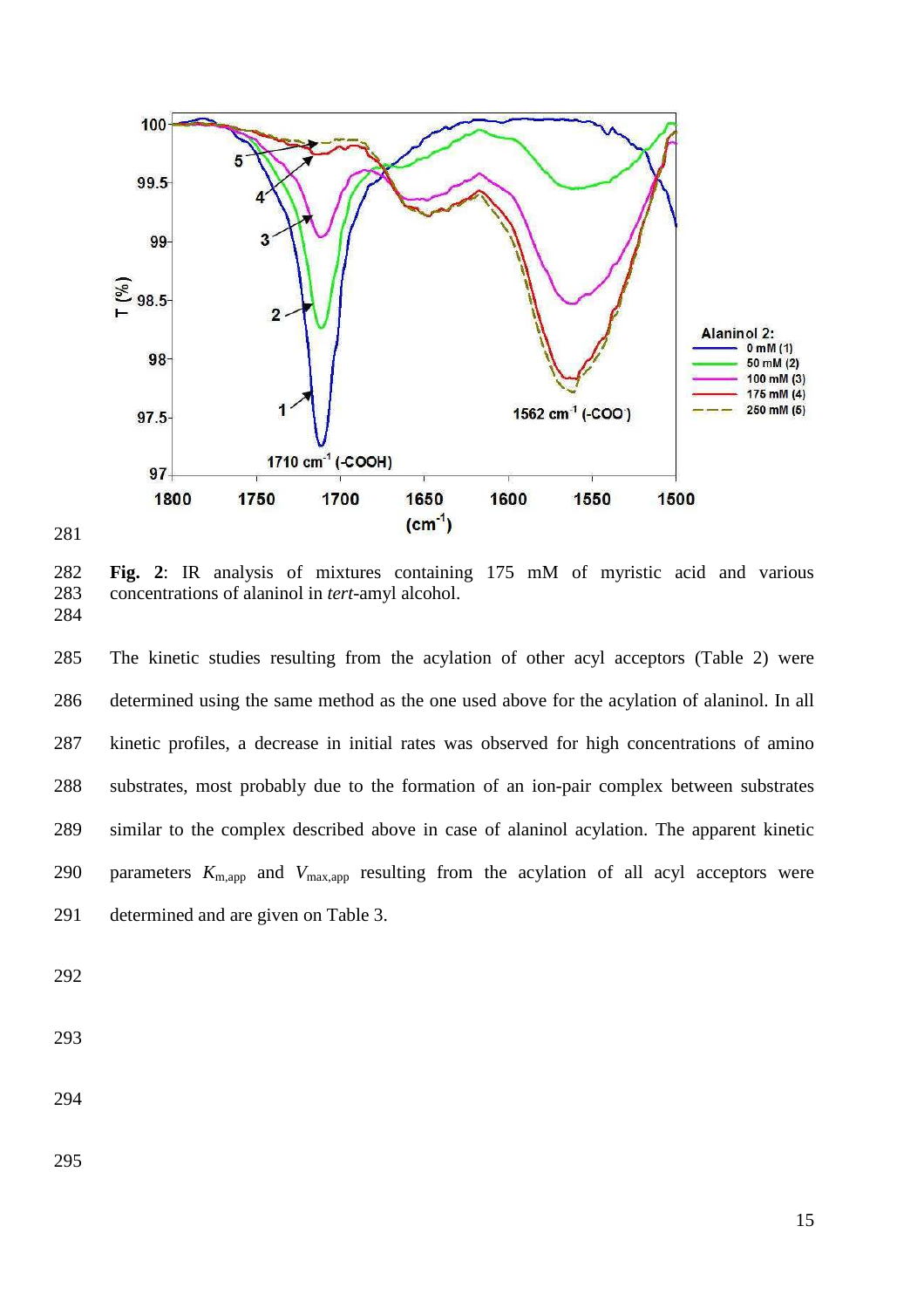297

298 **Table 3.** Apparent kinetics parameters for the N-acylation and O-acylation of various acyl 299 acceptors using *Candida antarctica* lipase B in *tert*-amyl alcohol at 55°C. Myristic acid (175 300 mM) was used as an acyl donor.

| Entry          | Acyl acceptor                          | $K_{\rm m, app}$<br>(mM) | $V_{\text{max,app}}$ of<br>N-acylation<br>$(mmol.h^{-1}.g^{-1})$ | $V_{\text{max,app}}$ of<br>O-acylation<br>(mmol.h <sup>-1</sup> .g <sup>-1</sup> ) |
|----------------|----------------------------------------|--------------------------|------------------------------------------------------------------|------------------------------------------------------------------------------------|
| 1              | $(\pm)$ -alaninol 1                    | 182                      | 4.3                                                              |                                                                                    |
| $\overline{2}$ | $(R)$ -sec-butylamine 3                | 619                      | 0.2                                                              | ۰                                                                                  |
| 3              | $(\pm)$ -1-methoxy-<br>2-propylamine 5 | 185                      | 1.6                                                              | $\blacksquare$                                                                     |
| $\overline{4}$ | $(\pm)$ -1,2-diaminopropane 7          | 252                      | 7.6                                                              |                                                                                    |
| 5              | $(\pm)$ -4-amino-1-pentanol 9          | 75                       | 1.1                                                              | 7.3                                                                                |
| 6              | 6-amino-1-hexanol 11                   | 63                       | 1                                                                | 10.1                                                                               |

301

302 Firstly, we compared the acylation resulting from a series of amines (**3**, **5** and **7**) structurally 303 related to amino-alcohol **1** (alaninol) with different groups in  $\beta$  position of the amino group 304 (scheme 1 and Table 2, entries 1 to 4).



305

 $X = OH(1)$ , CH<sub>3</sub> (3), OCH<sub>3</sub> (5) or NH<sub>2</sub> (7)

306 **Scheme 1:** Alaninol (**1**) and structurally related amines (**3**,**5**,**7**).

307 The *K*m,app of amine **3** ((R)-*sec*-butylamine) (619 mM; Table 3, entry 2) was 3-fold higher 308 than the *K*m,app of amino-alcohol **1** (alaninol) (182 mM; Table 3, entry 1). This showed a better

309 affinity of *Candida antarctica* lipase B toward a bifonctionnal amino-alcohol rather than a

310 monofunctional amine. On the other hand, the *K*m,app values of bifunctional compounds **1**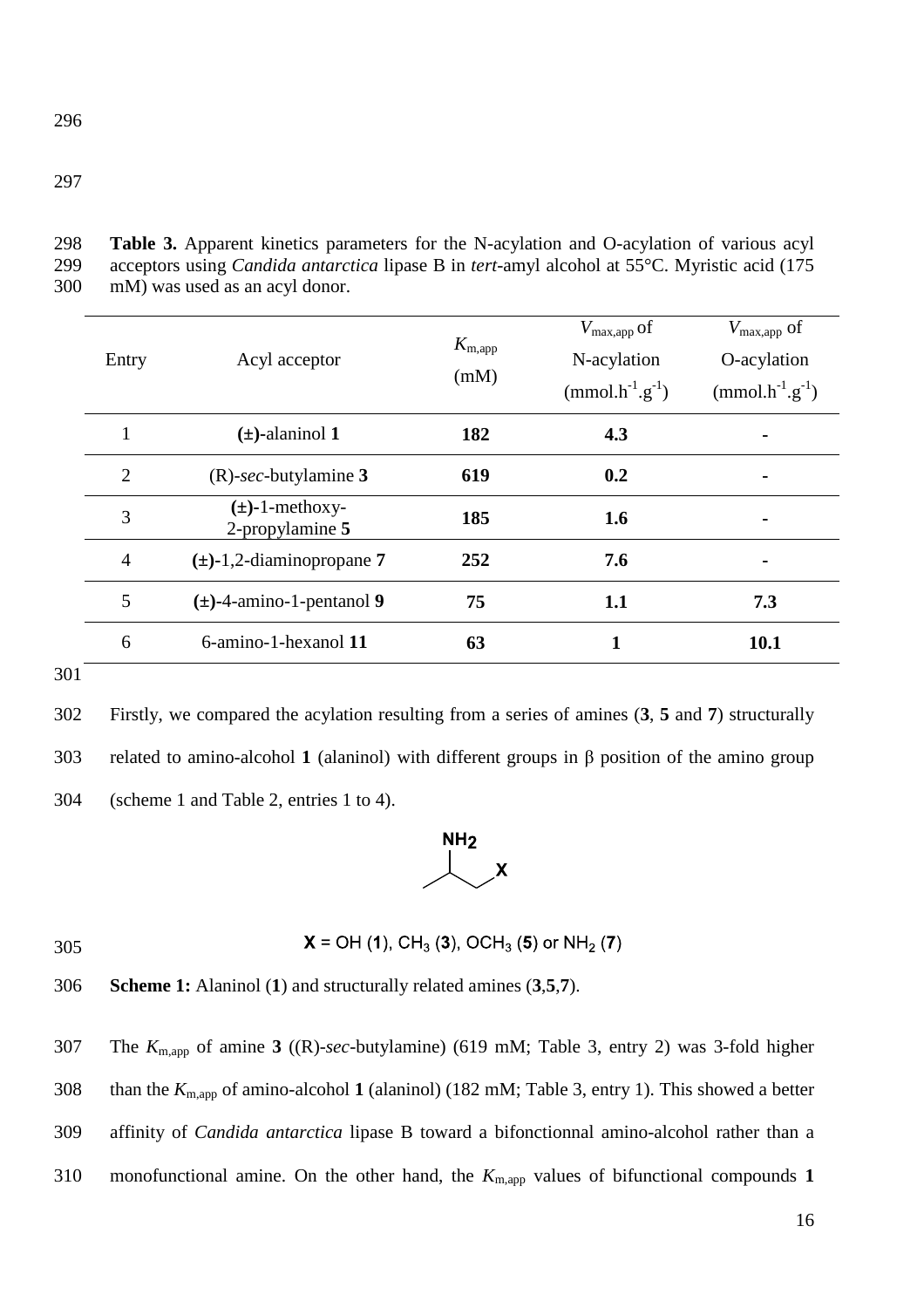311 (alaninol), **5** (1-methoxy-2-propylamine) and **7** (1,2-diaminopropane), structurally related 312 substrates with two carbons between the two functional groups, were of the same order  $(K_{\text{m,ann}})$ 313 respectively equal to 182 mM, 185 mM and 252 mM ; Table 3, entries 1, 3 and 4). On the 314 contrary, *V*max,app values of N-acylation for compounds **1**, **5** and **7** were variable (from 1.6 to 315 7.6 mmol  $h^{-1}$   $g^{-1}$ ), which showed that *Candida antarctica* lipase B catalytic efficiency was 316 mainly depending on its differential catalytic activity for these substrates. Furthermore, in a 317 previous work we have compared the acylation of mono-amine **3** ((R)-*sec*-butylamine) and a 318 structurally similar secondary alcohol: (R)-2-butanol. We noticed that the *Vmax,app* of O-319 acylation of (R)-2-butanol was 23-fold higher than the *Vmax,app* of N-acylation of amine **3** [20]. 320 These results were in contrast with those obtained for the acylation of alaninol, for which no 321 mono-O-acylation product was detected and a value of  $V_{max,app}$  equal to 4.3 mmol h<sup>-1</sup> g<sup>-1</sup> was 322 obtained for N-acylation. To better understand the influence of substrate structure on the 323 chemoselectivity of *Candida antarctica* lipase B, we compared the *Vmax,app* of mono-N-324 acylation of structurally related amines (scheme 1, compounds **1**, **3**, **5** and **7**, Table 3, entries 325 1, 2, 3 and 4). The order of  $V_{\text{max,app}}$  values was found to be: diamine 7 (7.6 mmol h<sup>-1</sup> g<sup>-1</sup>) > 326 amino-alcool **1** (alaninol) (4.3 mmol  $h^{-1}g^{-1}$ ) > methoxyamine **5** (1.6 mmol  $h^{-1}g^{-1}$ ) >> amine **3** 327 (0.2 mmole h<sup>-1</sup> g<sup>-1</sup>). The first substrate diamine 7, which exhibits the highest  $V_{\text{max,app}}$  values 328 was mono-N-acylated only in position 1. Indeed, only mono-amide **8a** was detected (Table 2, 329 entry 4). The last substrate amine **3** is a monofunctional amine with no nucleophilic group in  $330$   $\beta$ -position of an amino group. From these results, we could thus conclude that the presence of  $331$  a nucleophilic group (alcohol group, methoxy group or a second amino group) in  $\beta$ -position 332 of the acyl-acceptor amino group was responsible for the enhancement of  $V_{\text{max,app}}$  of N-333 acylation of this amino group and that the more nucleophilic group (-NH<sub>2</sub> > -OH > -OCH<sub>3</sub>) in  $334$   $\beta$ -position, the higher the reactivity for the amino group.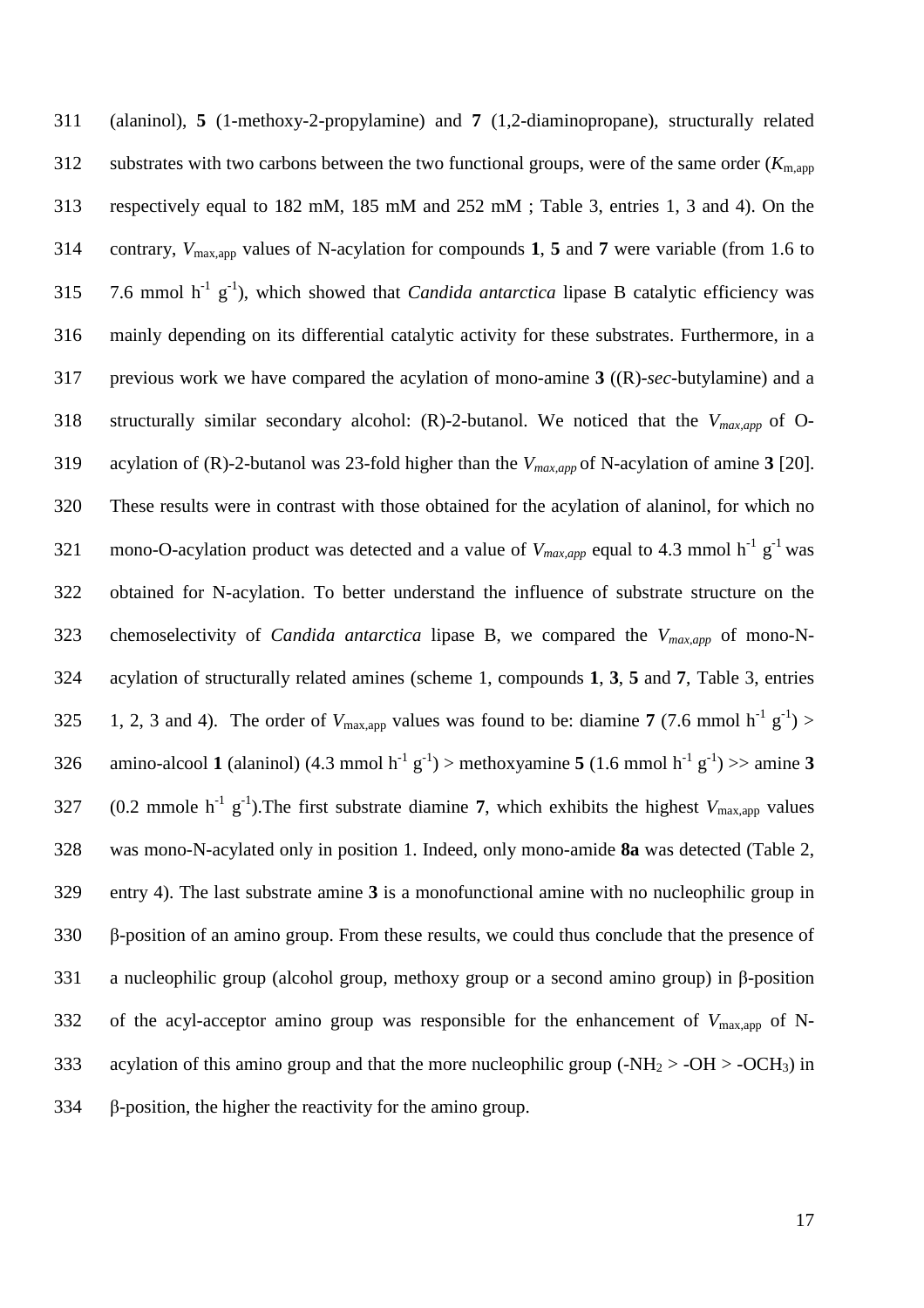335 Secondly, we compared the acylation of three amino-alcohols that exhibited a variable carbon 336 chain length between the amino and alcohol groups: amino-alcohols **1** (two carbons), **9** (four 337 carbons) and **11** (six carbons) (Table 2, entries 1, 5 and 6). In terms of  $K_{\text{m,app}}$  values, the  $K_{\text{m,app}}$ 338 of amino-alcohol **9** (75 mM; Table 3, entry 5) was in the same order than the  $K_{\text{m,app}}$  of amino-339 alcohol **11** (63 mM; Table 3, entry 6), whereas the *K*m,app of amino-alcohol **1** (182 mM; Table 340 3, entry 1) was higher. This pointed out a better affinity of *Candida antarctica* lipase B 341 toward long chain amino-alcohols **9** and **11** than for short amino-alcohols **1**. On the other 342 hand, the acylation of long chain amino-alcohols **9** and **11** by *Candida antarctica* lipase B 343 gave  $V_{\text{max,app}}$  of N-acylation of 1.1 and 1 mmol h<sup>-1</sup> g<sup>-1</sup> (Table 3, entries 5 and 6), respectively, 344 as short chain amino-alcohol 1 was N-acylated 4-fold faster ( $V_{\text{max,app}}$  of N-acylation: 4.3 mmol 345  $h^{-1} g^{-1}$ ; Table 3, entry 1) than long chain amino-alcohols. In contrast,  $V_{\text{max,app}}$  of O-acylation of 346 7.3 mmol  $h^{-1}g^{-1}$  for amino-alcohol **9** and 10.1 mmol  $h^{-1}g^{-1}$  for amino-alcohol 11 (Table 3, 347 entries 5 and 6) were obtained, whereas no mono-O-acylated product and only trace amounts 348 of amido-ester **2c** were detected during the acylation of short chain amino-alcohol **1**. This was 349 attributed to the fact that the reaction could take place at the amino group (N-acylation) and/or 350 alcohol group (O-acylation) of long chain amino-alcohols **9** and **11**, giving either N- or O-351 acylated products **10a**, **10b 12a** and **12b** (Table 2, entries 5 and 6), while the mono-O-352 acylation of short chain amino-alcohol **1** did not occur. Starting from these results, we could 353 calculate the chemoselectivity ratio (Eq. (2)) of the *Candida antarctica* lipase B-catalyzed 354 acylation of long chain amino-alcohols **9** and **11**, which was close to 6.6 and 10.1, 355 respectively. From these results, we could conclude that the increase in the carbon chain 356 length between the alcohol and amino groups of long chain amino-alcohols was concomitant 357 with the increase in the chemoselectivity of *Candida antarctica* lipase B for the O-acylation 358 of these substrates.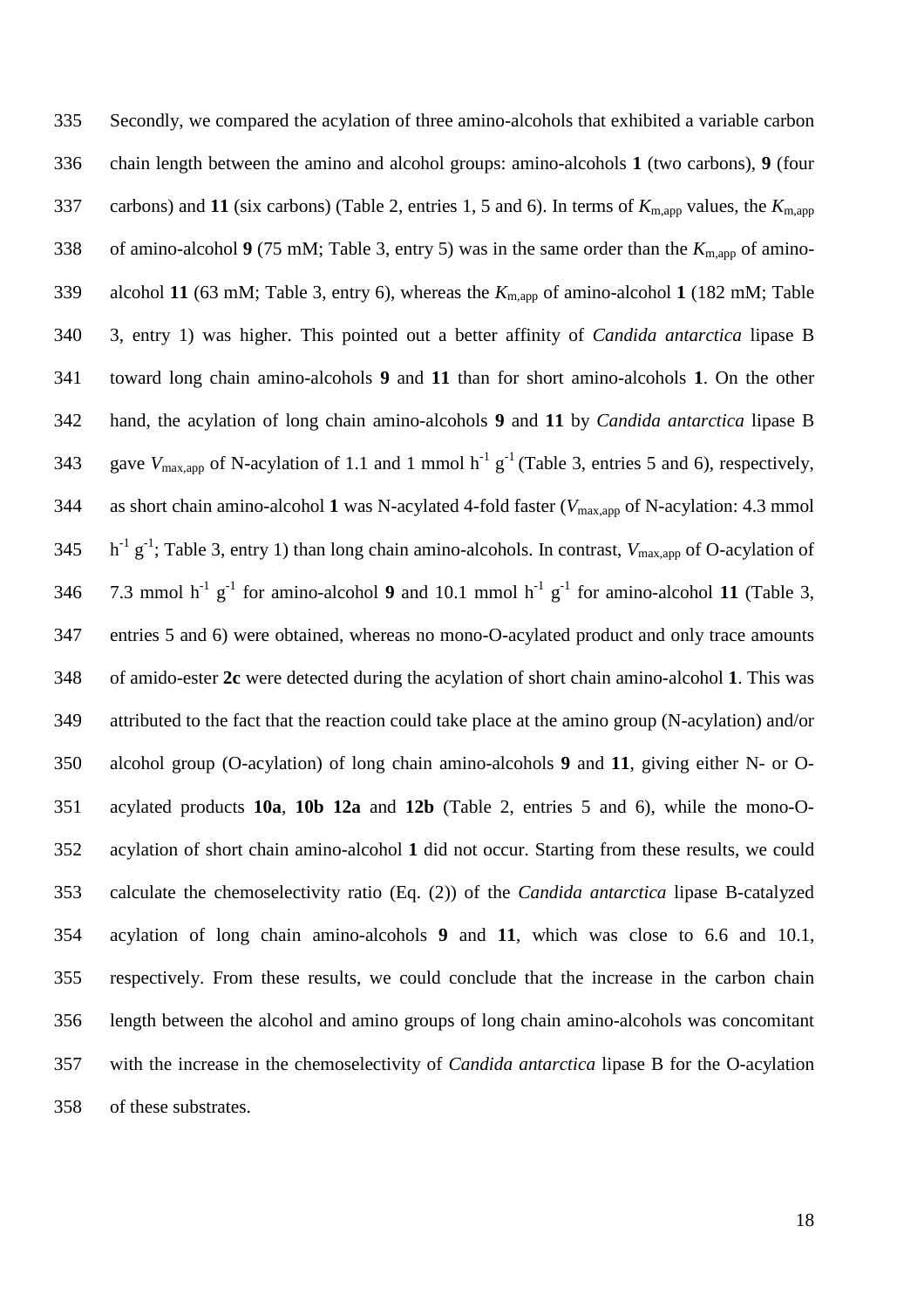359 To interpret all these data resulting from the acylation of structurally related amines (**1**, **3**, **5** 360 and **7**) and amino-alcohols with various carbon chain length (**1**, **9** and **11**), we formulated the  $361$  following postulate: the presence of a nucleophilic group in  $\beta$ -position of the amino group of 362 the acyl acceptor amine resulted in the enhancement of the *V*max,app of N-acylation of this 363 amino group. This may be due to the formation of an intramolecular interaction between the  $364$  amino group and the nucleophilic group located in  $\beta$ -position, which is strengthened by the 365 fact that this interaction could not occur for long chain amino-alcohols **9** and **11**, considering 366 the longer distance between both functional groups, giving as a result a decrease in the  $V_{\text{max,app}}$ 367 of N-acylation.

#### 368 **Conclusion**

369 In this work, we investigated the *Candida antarctica* lipase B-catalyzed acylation of various 370 amines and amino-alcohols as acyl acceptors, using myristic acid as an acyl donor, and 371 showed that the presence of a nucleophilic group (-NH<sub>2</sub> or -OH or -OCH<sub>3</sub>) in  $\beta$ -position of the 372 amino group of the acyl acceptor enhances the  $V_{\text{max,app}}$  of N-acylation and thus the enzyme 373 activity. Moreover, the crucial role of the carbon chain length between the alcohol and amino 374 groups was highlighted in the *Candida antarctica* lipase B-catalyzed acylation of amino-375 alcohols. The *V*max,app of N-acylation was indeed improved when the carbon chain included 376 two carbons (alaninol 1) whereas the  $V_{\text{max,app}}$  of O-acylation was improved when the carbon 377 chain included four carbons or more (4-amino-1-pentanol **9** and 6-amino-1-hexanol **11**). The 378 present investigation demonstrated the great influence of substrate structure on the 379 chemoselectivity of *Candida antarctica* lipase B, providing new insights for the selective 380 synthesis of amides or esters produced from the acylation of bifunctional substrates. 381 Molecular modelling studies are currently in progress to study in details the acylation 382 mechanism of amino-alcohols.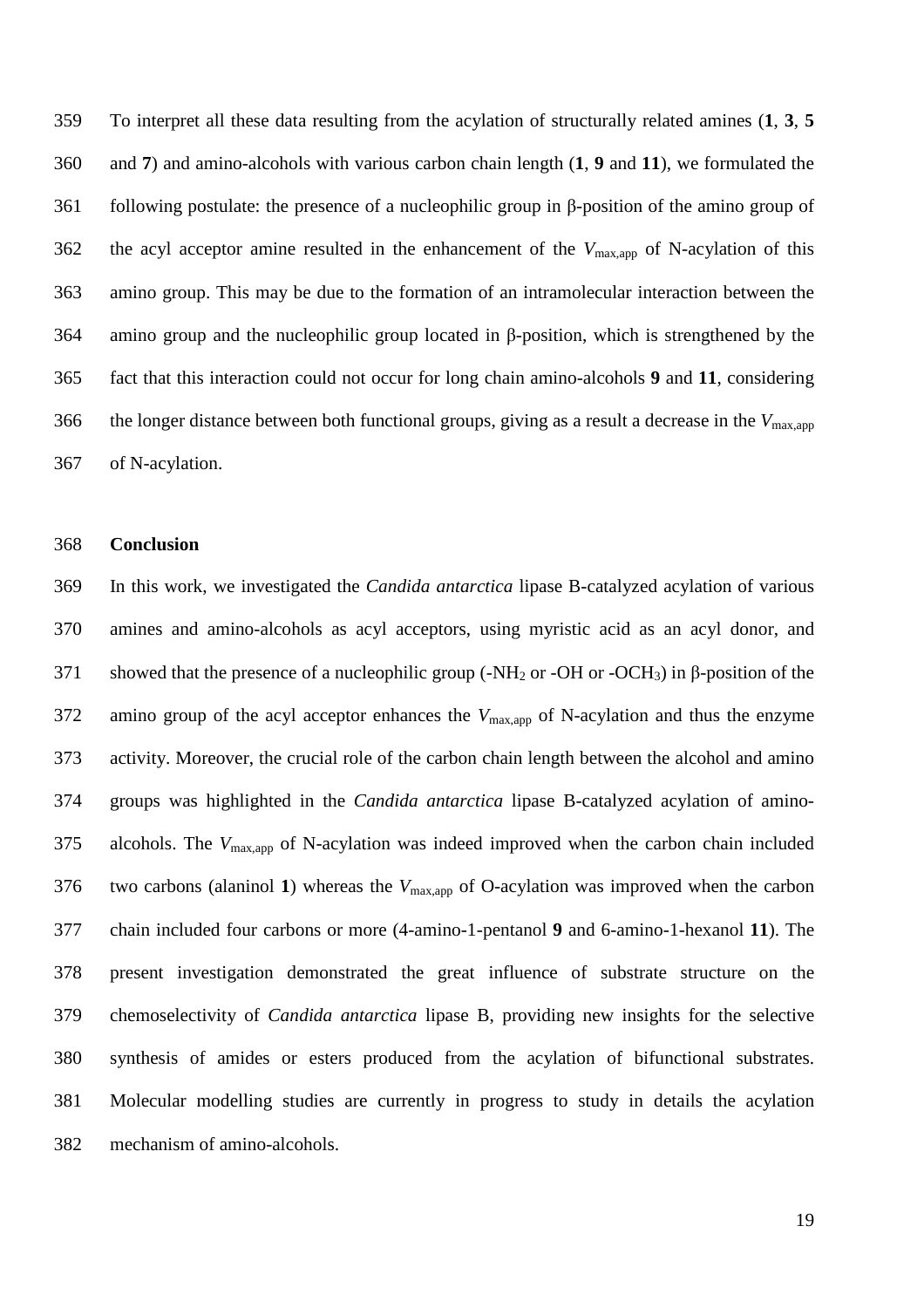383 Finally, the ability to understand and control the chemoselectivity of *Candida antarctica* 384 lipase B, apart from its interest in the specific acylation of bifunctional substrates, constitutes 385 a promising enzymatic way to acylate other heterofunctional compounds such as precursors of 386 ceramide synthesis (eg sphingoid bases or other amino-polyols) or precursors of amino-acid 387 based surfactant synthesis (eg amino-acids or peptides).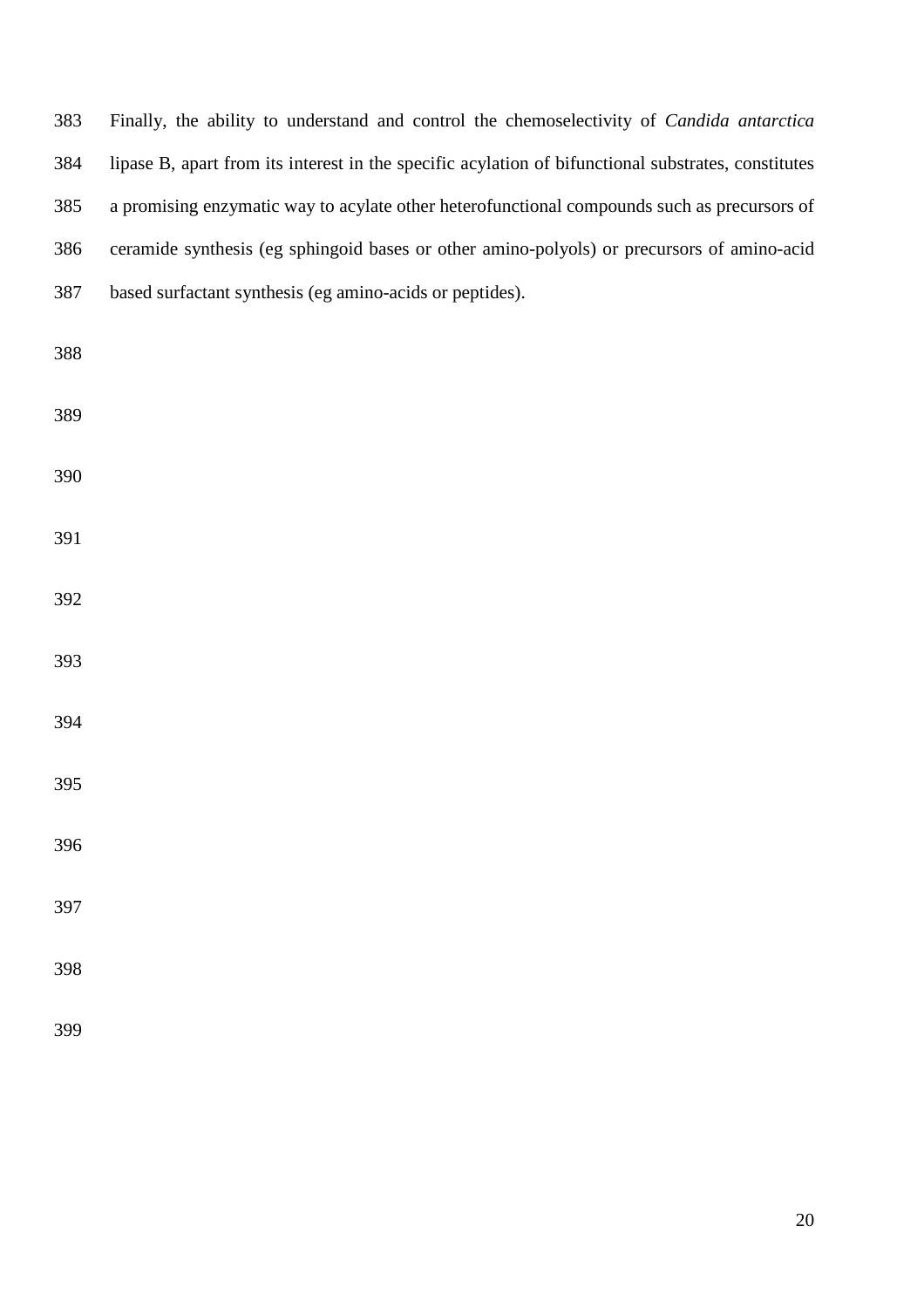### 400 **Acknowledgments**

- 401 This study was supported by the Centre National de la Recherche Scientifique and the French
- 402 ANR (National Research Agency) through the EXPENANTIO project (CP2P program:
- 403 Chimie et Procédés pour le Développement Durable).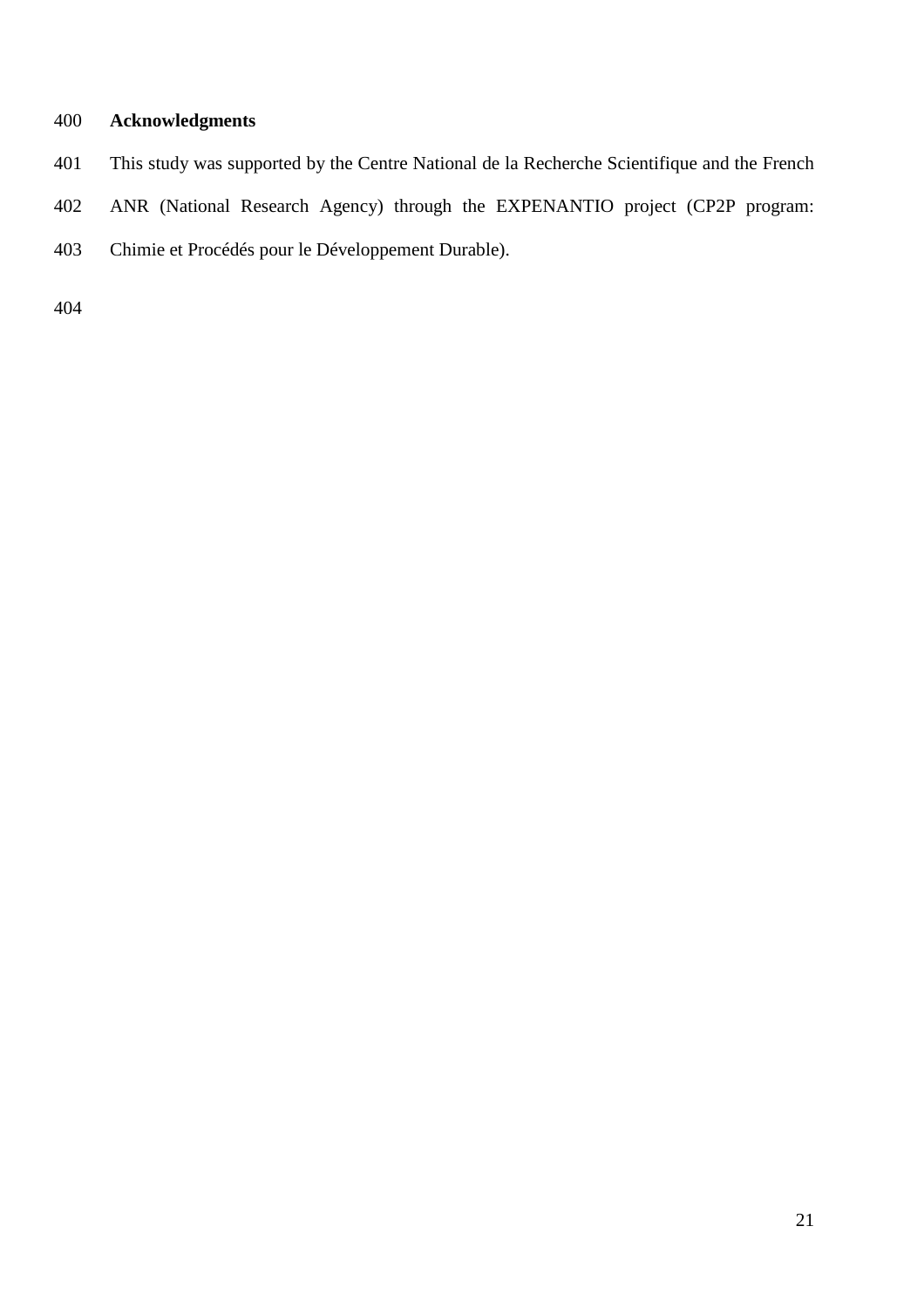#### 405 **References**

- 406 [1] M. Bakke, M. Takizawa, T. Sugai, H. Ohta, *J. Org. Chem.,* 1998, **63**, 6929-6938.
- 407 [2] L. Lassalle, F. Yvergnaux. FR Patent 2,855,823 (2004).
- 408 [3] H. Garg, N. Francella, K.A. Tony, L.A. Augustine, J.J. Barchi Jr, J. Fantini, A. Puri,
- 409 D.R. Mootoo, R. Blumenthal. *Antiviral Res.,* 2008, **80**, 54-61.
- 410 [4] M. Fillet, M. Bentires-Alj, V. Deregowski, R. Greimers, J. Gielen, J. Piette, V. Bours,
- 411 M.P. Merville, *Biochem Pharmacol*., 2003, **65**, 1633-1642.
- 412 [5] J.F. Molina, Household and personal care today. 2 (2008) 12-15.
- 413 [6] E.L. Soo, A.B. Salleh, M. Basri, R.N.Z.R.A. Rahman, K. Kamaruddin, *J. Biosci.*
- 414 *Bioeng.,* 2003, **95**, 361-367.
- 415 [7] A. Singh, J.D. Van Hamme, O.P. Ward, *Biotech Adv.,* 2007, **25**, 99-121.
- 416 [8] T. Maugard, M. Remaud-Simeon, D. Petre, P. Monsan, *Tetrahedron*, 1997, **53**, 5185- 417 5194.
- 418 [9] M. Fernandez-Perez, C. Otero, *Enzyme Microb. Technol.,* 2003, **33 (5)**, 650–660.
- 419 [10] M. Fernandez-Perez, C. Otero, *Enzyme Microb. Technol.,* 2001, **28 (6)**, 527–536.
- 420 [11] V. Gotor, R. Brieva, F. Rebolledo, *J. Chem. Soc., Chem. Commun.,* 1988, 957-958.
- 421 [12] T. Furutani, M. Furui, H. Ooshima, J. Kato, *Enzyme Microb. Technol.,* 1996, **19 (8)**, 422 578–584.
- 423 [13] L.T. Kanerva, E. V¨anttinen, T.T. Huuhtanen, M. Dahlqvist, *Acta chem. Scand,* 1992, 424 **46 (11)**, 1101–1105.
- 425 [14] O. Torre, V. Gotor-Fernandez, V. Gotor, *Tetrahedron Asymmetry*, 2006, **17 (5)**, 860– 426 866.